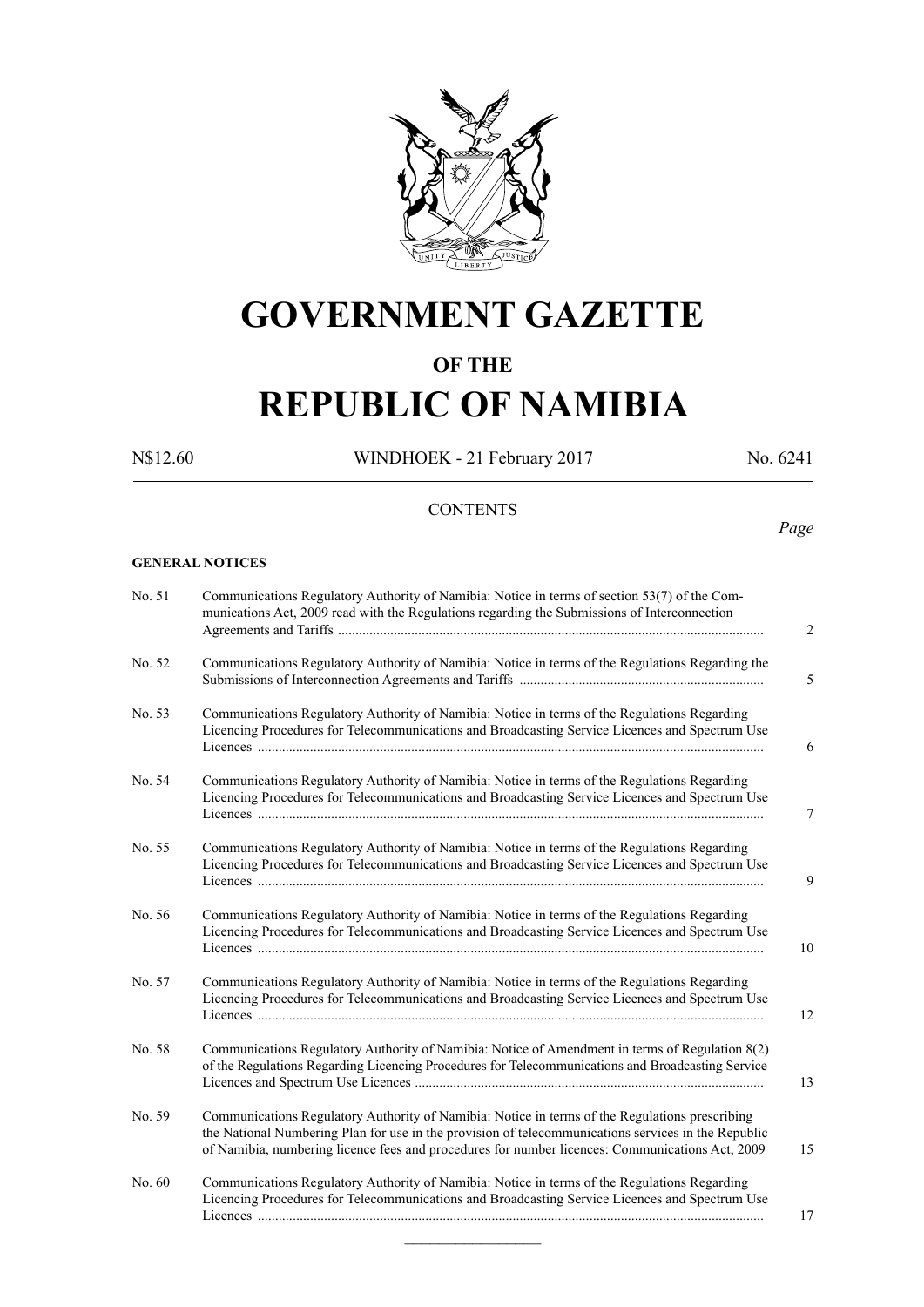# **General Notices**

# **COMMUNICATIONS REGULATORY AUTHORITY OF NAMIBIA**

No. 51 2017

### NOTICE IN TERMS OF SECTION 53 (7) OF THE COMMUNICATIONS ACT, 2009 (ACT NO. 8 OF 2009) READ WITH THE REGULATIONS REGARDING THE SUBMISSIONS OF INTERCONNECTION AGREEMENTS AND TARIFFS

The Communications Regulatory Authority of Namibia, in terms section 53(1) and (7) of the Communications Act read with regulation 8 of the "Regulations Regarding the Submission of Interconnection Agreements and Tariffs", in Government Gazette No. 4714, General Notice No. 126, dated 18 May 2011, herewith gives notice that it has approved tariffs as submitted by **Salt Essential (Pty) Ltd**, which came into force and effect on **20 December 2016,** notwithstanding date of publication of the notice in the *Gazette*.

# **THE FOLLOWING ARE THE REASONS FOR THE DECISION:**

#### **1. INTRODUCTION**

In terms of section 53 (1) and (7) of the Communications Act No. 8 of 2009 (hereinafter referred to as "the Act"), Salt Essential Information Technology (Pty) Ltd (hereafter referred to as "Salt Essential") filed for the amendment of tariffs and addition of new tariffs for approval on 29 June 2016.

#### **2. BACKGROUND**

Salt Essential filed for the amendment of tariffs and addition of new tariffs on 29 June 2016. The tariffs were published as General Notice No. No. 319 in the Government Gazette No. 6092 dated 10 August 2016 in terms of Regulation 8 of the "Regulations Regarding the Submission of Interconnection Agreements and Tariffs" published in Government Gazette No. 4714 of 18 May 2011.

On evaluation of the tariffs it became apparent that most of the tariffs were already approved in 2015 and published as General Notice No. 11 published in Government Gazette No. 5947 dated 15 February 2016.

Salt Essential was informed of previous tariff approval and subsequently a new tariff submission was filed on 13 October 2016. The previous tariff submission, submitted on 29 June 2016, was withdrawn as General Notice No. 419 published in Government Gazette No. 6155 dated 25 October 2016.

On 18 October 2016 Slat Essential filed a new submission of tariffs which was followed by a yet another submission on 20 October 2016.

#### **3. PROCEDURAL COMPLIANCE**

The proposed tariffs were published as General Notice No. 472 in the Government Gazette No. 6175 dated 18 November 2016 in terms of Regulation 8 of the "Regulations Regarding the Submission of Interconnection Agreements and Tariffs" published in Government Gazette No. 4714 of 18 May 2011.

Comments were invited from the public, in terms of the Notice published in the *Gazette*, within a period of fourteen (14) days from the date of publication of the Notice in the *Gazette*, which period lapsed on 2 December 2016.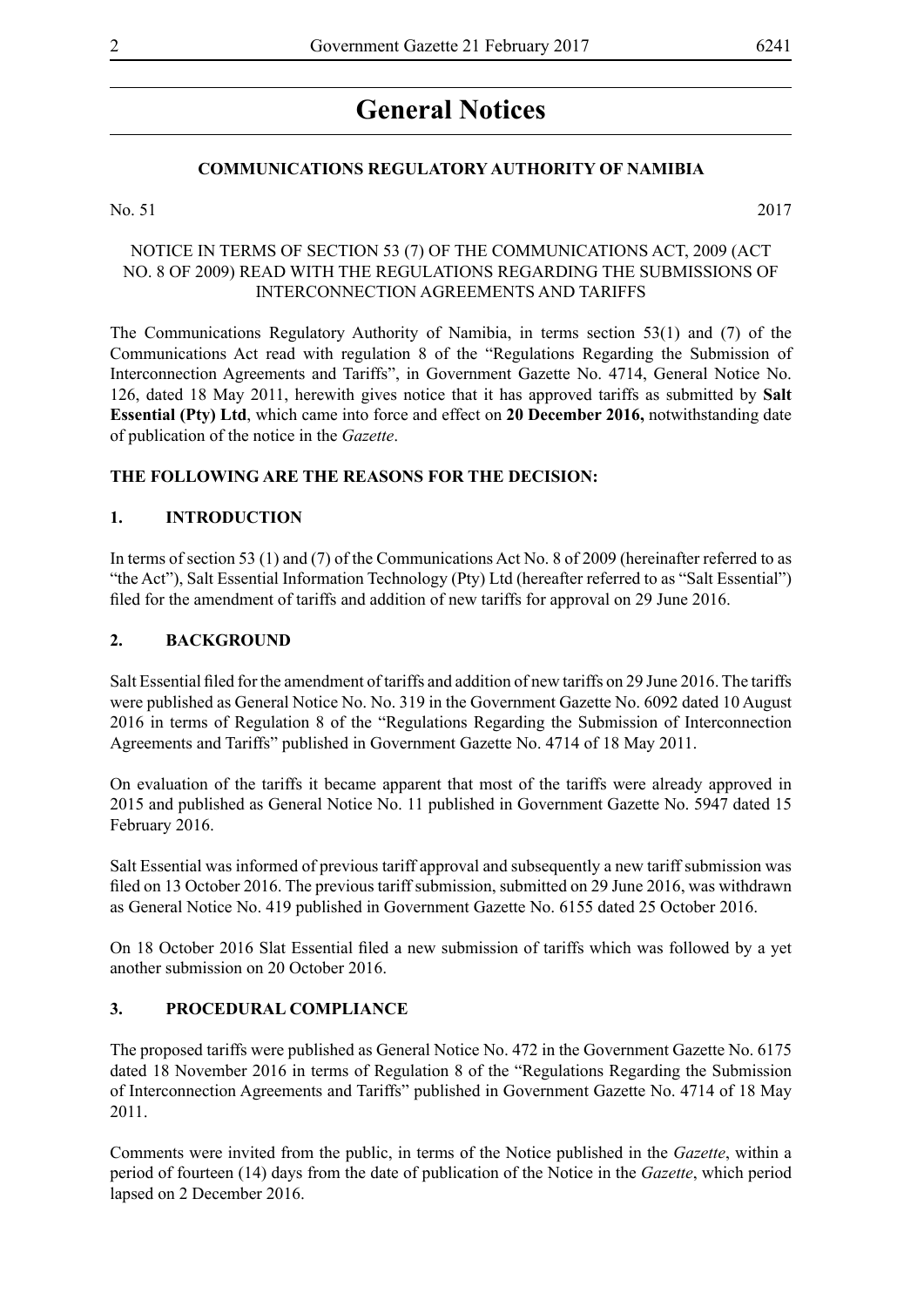The date of commencement of the tariff is 20 December 2016.

# **4. FINANCIAL AND ECONOMIC ANALYSIS OF THE NEW TARIFFS SUBMITTED BY SALT ESSENTIAL**

The tariffs submitted by Salt Essential are an amendment of previously approved tariffs and addition of new tariffs that were necessitated by a number of factors including among others;

- Salt Essential sets aside 5% for salary increases.
- Rentals have increased with almost 8% since 2015
- Salt has doubled its IT platform in 2015, as well as upgrading and extending their disaster recovery site with improved redundant links to support failover for various customer services which includes significant hardware acquisitions to stabilize the platform.
- Due to these changes and electricity increases, Salts Essential's electricity bill increased by 37%.
- The US\$ exchange rate was 12.15% in 2015, fluctuating to 15.23% in 2016. This has a huge impact on Salt Essential license fees for products, platform software and annual maintenance fees.

The tariff information is as follows:

| LICENSEE: Salt Essential Information Technology (PTY) Ltd.                                                                                                                                                                                   |                        |                                   |                                                                            |                           |  |  |  |
|----------------------------------------------------------------------------------------------------------------------------------------------------------------------------------------------------------------------------------------------|------------------------|-----------------------------------|----------------------------------------------------------------------------|---------------------------|--|--|--|
| Product                                                                                                                                                                                                                                      | <b>Qty. Unit</b>       | <b>Old Tariff</b><br>per Unit N\$ | <b>New Tariff per</b><br><b>Unit NS</b>                                    | Per-<br>centage<br>Change |  |  |  |
| Messaging & Collaboration Services                                                                                                                                                                                                           |                        |                                   |                                                                            |                           |  |  |  |
| MS Exchange Messaging (1 GByte, Anti-Spam,<br>ActiveSync, Backup, CAL, Outlook License<br>and Software)                                                                                                                                      | per mailbox            | 92.40                             | 129.99                                                                     | 40.68%                    |  |  |  |
| MS Exchange Messaging (1 GByte, Anti-Spam,<br>ActiveSync, Backup, CAL, Outlook License<br>and Software) for customers with more than 200<br>mailboxes                                                                                        | per mailbox            | PRODUCT DISCONTINUED              |                                                                            |                           |  |  |  |
| MS Exchange Messaging (1 GByte, Anti-Spam,<br>ActiveSync, Backup, CAL, Outlook License but<br>no software)                                                                                                                                   | per mailbox            | 69.30                             | 89.99                                                                      | 29.86%                    |  |  |  |
| Mail Archiving (Backup, License, Web Access)<br>The product is the same but the licensing has<br>changed. The Vendor is now charging a monthly<br>usage fee per customer on top of the normal per<br>user charge to make use of the product. | per user<br>(optional) | 14.08                             | $18,99/$ per user<br>month<br>per<br>125,00/per<br>company<br>per<br>month | 34.87%                    |  |  |  |
| Fax Integration (for current customers only)                                                                                                                                                                                                 | per user<br>(optional) | 89.65                             | 159.59                                                                     | 78%                       |  |  |  |
| <b>WAN Services</b>                                                                                                                                                                                                                          |                        |                                   |                                                                            |                           |  |  |  |
| WAN - Link between Customer and SALT Co-<br>Location (Metro Ethernet - MPLS link Kbps as<br>per last mile link, for pro rata usage on Metro E<br>link to MPLS cloud)                                                                         | per kbps               | 0.58                              | 0.77                                                                       | 32.76%                    |  |  |  |

# **Table 1:**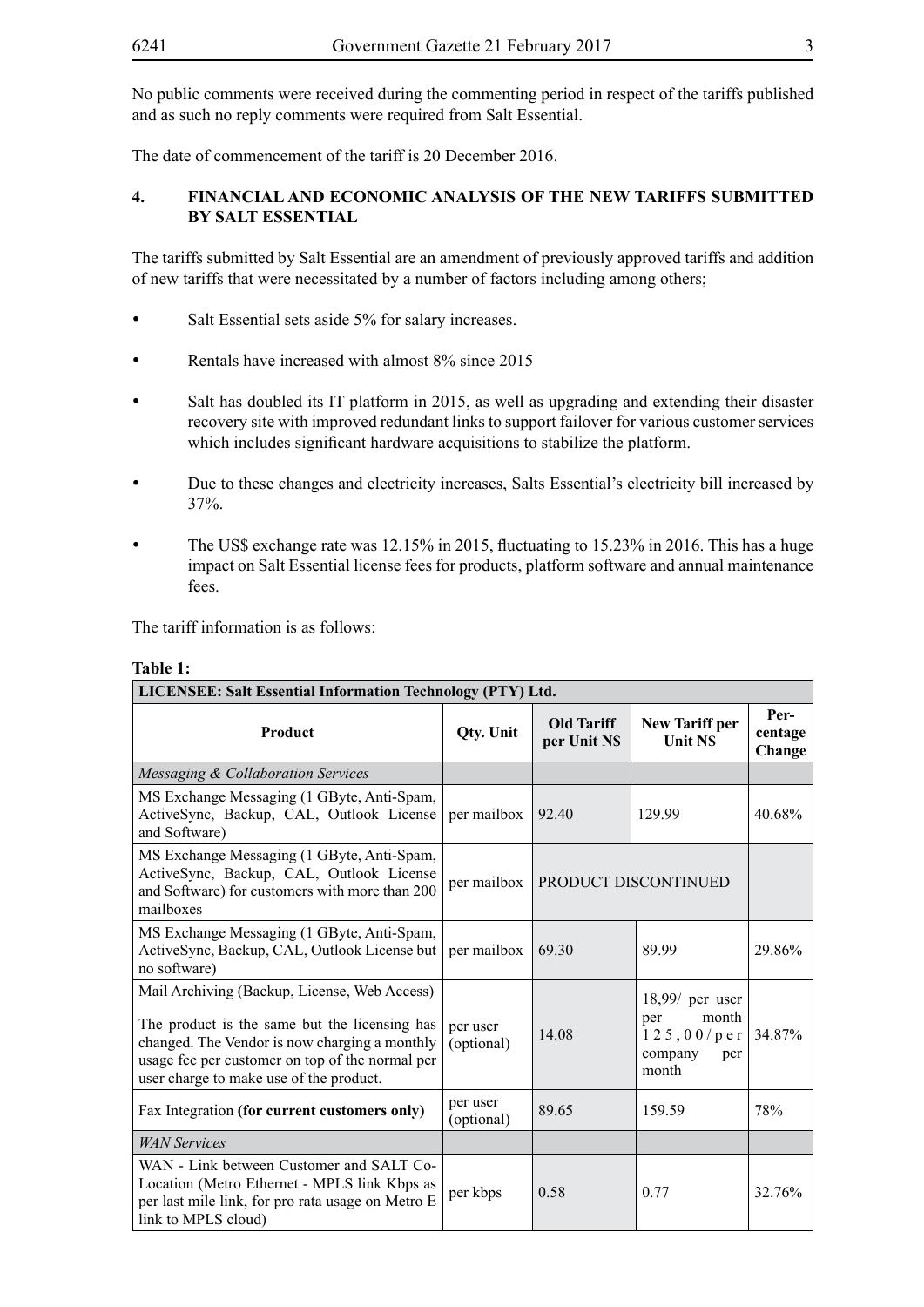| DNS & Web Services - <b>NEW PRODUCTS</b>                                                                                                                        |             |     |        |  |
|-----------------------------------------------------------------------------------------------------------------------------------------------------------------|-------------|-----|--------|--|
| Website Hosting & Domain Name (1 GB Web-<br>site Space, 1 second level domain .na)                                                                              | per website | N/A | 447.60 |  |
| Website Hosting (no Web design or content)<br>must include min 32 kbps Ent Int $+$ 1 Public IP                                                                  | per website | N/A | 608.33 |  |
| Domain Name & Website Hosting (1 second<br>level .na domain, 1 GB Website space) must in-<br>clude min 32 kbps Ent Int + 1 Public IP                            | per website | N/A | 938.43 |  |
| Domain Name & Website Hosting (1 second<br>level com./org./alt./edu./co.na and .com, 1 GB<br>Website space) must include min 32 kbps Ent<br>$Int + 1$ Public IP | per website | N/A | 648.85 |  |
| Dedicated Website Hosting (no Web design or<br>content) shared IP, must include min 32 kbps<br>Ent Internet                                                     | per website | N/A | 556.00 |  |
| Domain Name & Website Hosting (1 second<br>level .na domain, 1 GB Website space) shared<br>IP, must include min 32 kbps Ent Internet                            | per website | N/A | 886.09 |  |
| Domain Name & Website Hosting (1 second<br>level com./org./alt./edu./co.na and .com, 1 GB<br>Website space) shared IP, must include min 32<br>kbps Ent Internet | per website | N/A | 596.52 |  |

As per the reasons provided above, the proposed prices have been fluctuating yearly, and it a common trend among all Salt Essential competitors. It was not possible to find competitors providing exactly the same services as Salt Essential to do a comparative analysis. However, there are a number of other licensees in the market that provide the same services such as Paratus Telecommunications (Pty) Ltd, MWireless (Pty) Ltd t/a AfricaOnline and Telecom Namibia Limited.

The tariffs are not deemed anti-competitive and are not unreasonably discriminatory in that:

- 1. They do not prevent, restrict or distort competition in the market for the supply of telecommunications;
- 2. There is no abuse of individual or collective dominant position by Salt Essential for the supply of telecommunications in respect hereof;
- 3. There is no restrictive practice or activity whose anti-competitive effects outweigh its procompetitive effective.

All requirements in terms of section 53 of the Act that deals with the approval of tariffs have been adhered to in that:

- 1. All pertinent information as required by section 53(7) was submitted to the Authority in that Salt Essential filed the tariff in the prescribed manner with the Authority for approval.
- 2. All pertinent information as required by section 53(9) was submitted to the Authority such as:
	- 2.1 The rates and charges for services, including all deposits, non-recurring charges and monthly charges;
	- 2.2 The terms and conditions applicable to the provision of services by Salt essential, including rights and remedies available to customers in the event of unauthorized charges or other disputes or claims over billing or the provision of services, and any other information requested by the Authority pursuant to this section.
- 3. The date of implementation was indicated as 1 November 2016 (which date is not less than 60 days from the date of the filling of the tariff) as required by section 53(8) of the Act.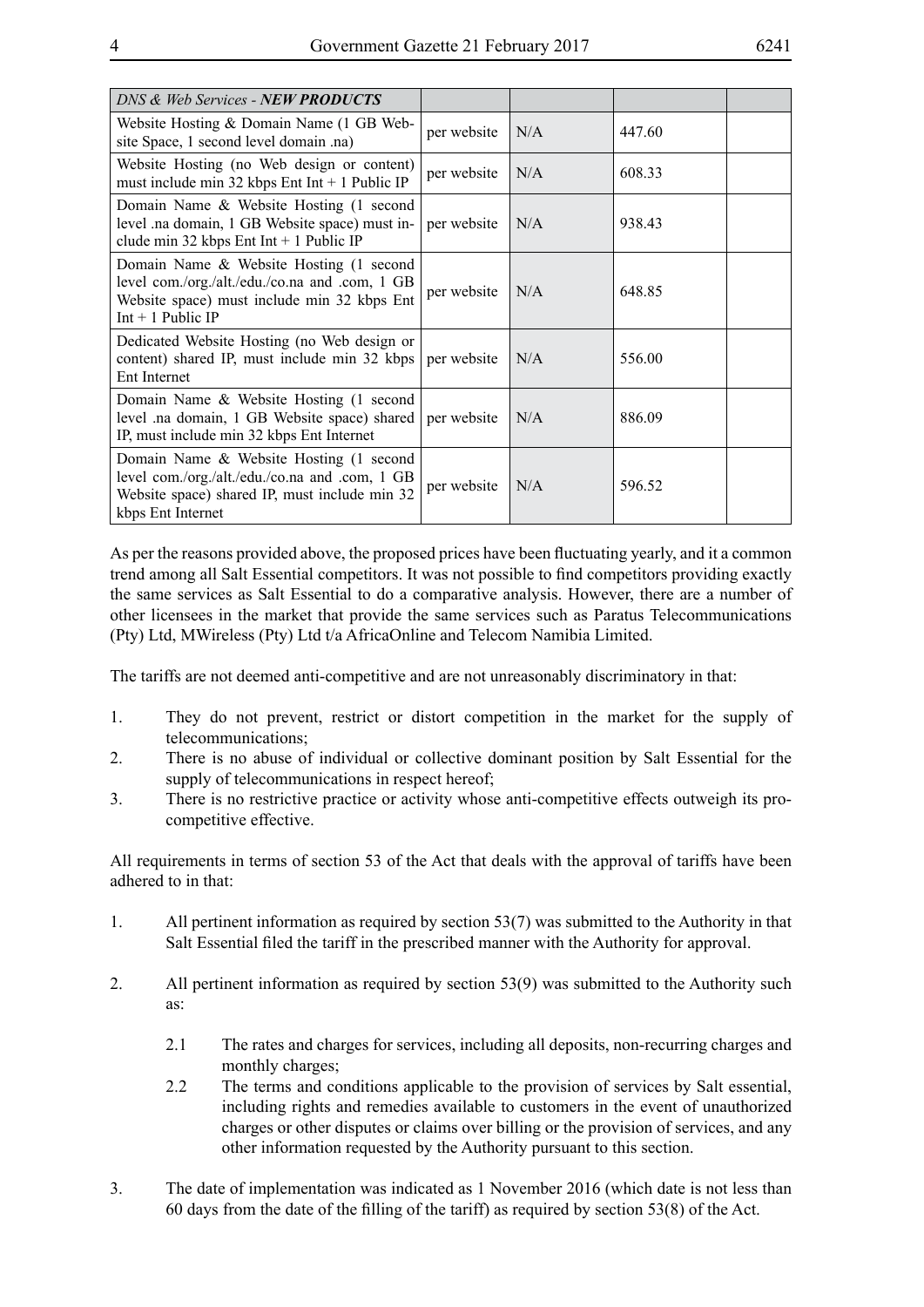### **5. DECISION**

The Authority herewith approves the proposed tariffs as submitted by Salt Essential (Pty) Ltd for implementation effective from 20 December 2016.

# **F. KISHI CHAIRPERSON OF THE BOARD OF DIRECTORS COMMUNICATIONS REGULATORY AUTHORITY OF NAMIBIA**

#### **COMMUNICATIONS REGULATORY AUTHORITY OF NAMIBIA**

 $\frac{1}{2}$ 

No. 52 2017

#### NOTICE IN TERMS OF THE REGULATIONS REGARDING THE SUBMISSIONS OF INTERCONNECTION AGREEMENTS AND TARIFFS

The Communications Regulatory Authority of Namibia, in terms of Section 53(10) of the Communications Act, 2009 (Act No. 8 of 2009) read with regulation 8(1) of the "Regulations Regarding the Submission of Interconnection Agreements and Tariffs", in Government Gazette No. 4714, General Notice No. 126, dated 18 May 2011, herewith gives notice that **Paratus Telecommunications Limited** has filed tariffs with the Authority as set out in Schedule 1.

Any person may examine copies of the tariffs submitted at the head offices of the Authority during normal business hours and copies may be made on payment of a fee determined by the Authority. Copies are also available at www.cran.na where copies may be downloaded free of charge.

The public may submit in writing to the Authority written comments within fourteen (14) days from the date of publication of this notice in the *Gazette*.

**Paratus Telecommunications Limited** may submit, in writing to the Authority, a response to any written comments within fourteen (14) days from the lapsing of the time to submit written submissions.

All written submissions must contain the name and contact details of the person making the written submissions and the name and contact details of the person for whom the written submissions is made, if different and be clear and concise.

All written submissions and reply comments must be made either physically or electronically –

- (1) by hand to the head offices of the Authority, namely Communication House, 56 Robert Mugabe Avenue, Windhoek;
- (2) by post to the head offices of the Authority, namely Private Bag 13309, Windhoek 9000;
- (3) by electronic mail to the following address: legal@cran.na; and
- (4) by facsimile to the following facsimile number: +264 61 222790.
- (5) by fax to e-mail to: 0886550852

#### **F. KISHI CHAIRPERSON OF THE BOARD OF DIRECTORS COMMUNICATIONS REGULATORY AUTHORITY OF NAMIBIA**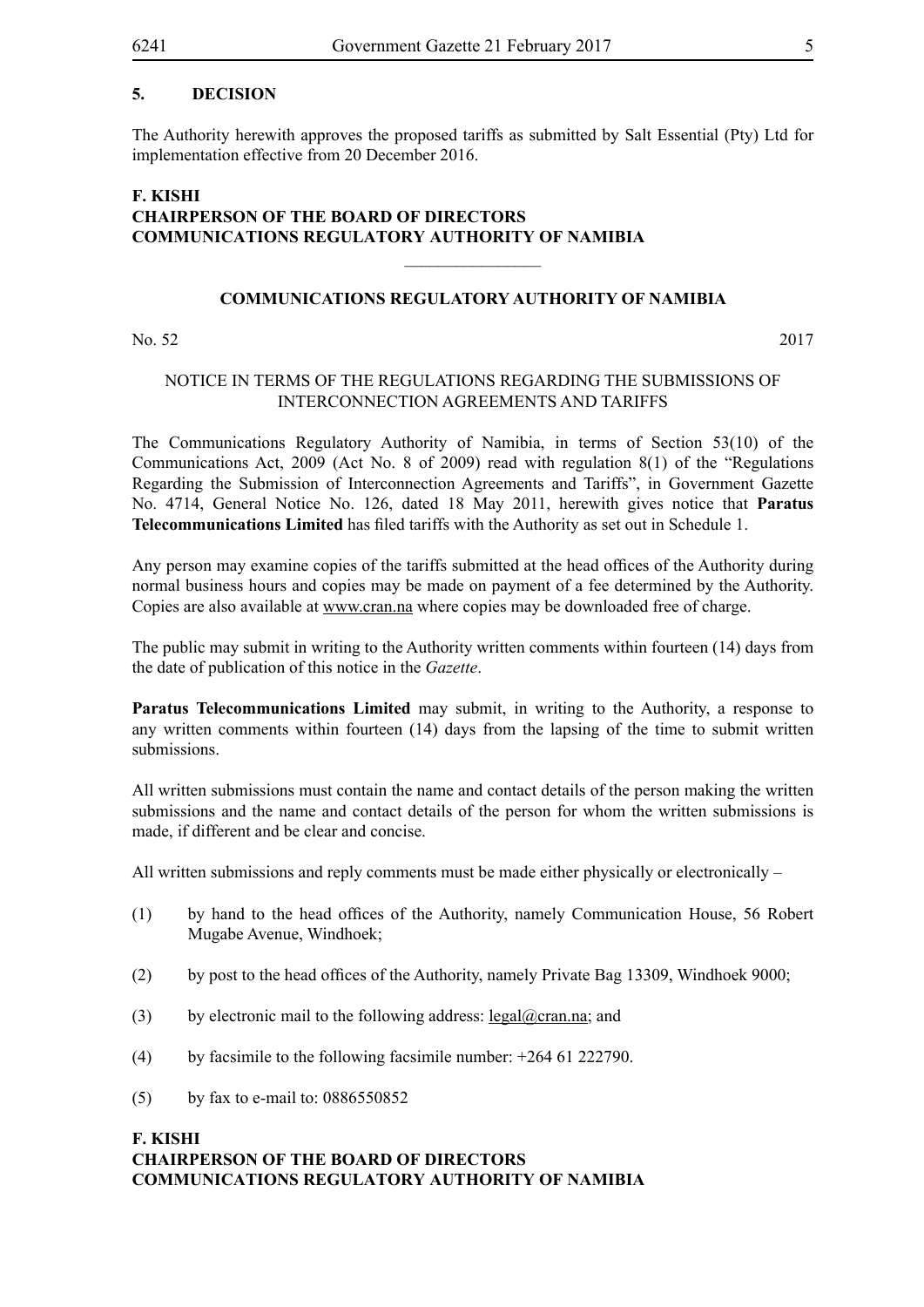#### **SCHEDULE 1**

#### **SUBMISSION OF PROPOSED TARIFFS BY PARATUS TELECOMMUNICATIONS LIMITED COMMUNICATIONS ACT, 2009**

The following are the proposed tariffs as submitted by Paratus Telecommunications Limited:

#### **FIXED LTE POSTPAID PACKAGES**

|                             | <b>Fixed Deluxe</b> | <b>Fixed Premier</b> | <b>Fixed Ultimate</b> |
|-----------------------------|---------------------|----------------------|-----------------------|
| <b>Connection Fee - N\$</b> | 285.00              | 285.00               | 285.00                |
| <b>Monthly Fee - N\$</b>    | 695.00              | 925.00               | 1,145.00              |
| <b>Installation Fees</b>    | 1,250.00            | 1,250.00             | 1,250.00              |
| Data Included Per Month     | 30 <sub>GB</sub>    | $60$ GB              | 125GB                 |
| <b>Contract period</b>      | 24 months           | 24 months            | 24 months             |

#### **\* ALL PRICES EXCLUDE VAT**

Please note that the full tariff submission including the terms and conditions and the remedies available to the consumers can be obtained from the Authority

 $\overline{\phantom{a}}$  , where  $\overline{\phantom{a}}$ 

# **COMMUNICATIONS REGULATORY AUTHORITY OF NAMIBIA**

No. 53 2017

#### NOTICE IN TERMS OF THE REGULATIONS REGARDING LICENSING PROCEDURES FOR TELECOMMUNICATIONS AND BROADCASTING SERVICE LICENCES AND SPECTRUM USE LICENCES

The Communications Regulatory Authority of Namibia, in terms of regulation 9 of the "Regulations Regarding Licensing Procedures for Telecommunications and Broadcasting Service Licences and Spectrum Use Licences", in Government Gazette No. 4785, General Notice No. 272, dated 29 August 2011, herewith gives notice that the persons referred to in the table below, submitted applications for renewal of the Broadcasting Service Licences to the Authority:

| $\left( a\right)$                                          |                                                                  |                                                                                                                                                             |                                                                                                                                                                                             |                                                   |                                               |                                                                         |  |
|------------------------------------------------------------|------------------------------------------------------------------|-------------------------------------------------------------------------------------------------------------------------------------------------------------|---------------------------------------------------------------------------------------------------------------------------------------------------------------------------------------------|---------------------------------------------------|-----------------------------------------------|-------------------------------------------------------------------------|--|
| <b>Applicants</b><br>Name:                                 | Applicant's<br>citizenship<br>or place of<br>incorpora-<br>tion; | Percentage of<br><b>Stock owned</b><br>by Namib-<br>ian Citizens<br>or Namibian<br><b>Companies</b><br><b>Controlled</b><br>by Namibian<br><b>Citizens:</b> | Category of Broadcasting<br>service licence as contem-<br>plated in the Regulations<br><b>Setting out Broadcasting</b><br>and Telecommunications<br><b>Service Licence catego-</b><br>ries: | Provi-<br>sion of<br>signal<br>distribu-<br>tion; | <b>Breach of</b><br>License;                  | Proof of<br>Applica-<br>tion fees<br>paid up to<br>date sub-<br>mitted? |  |
| Carol-Ann<br>Van Der Walt<br>t/a Efm Sound<br>Broadcasting | Namibian                                                         | 100%                                                                                                                                                        | Commercial Broadcasting<br>Service                                                                                                                                                          | Own                                               | No breach<br>or alleged<br>breach<br>recorded | Yes                                                                     |  |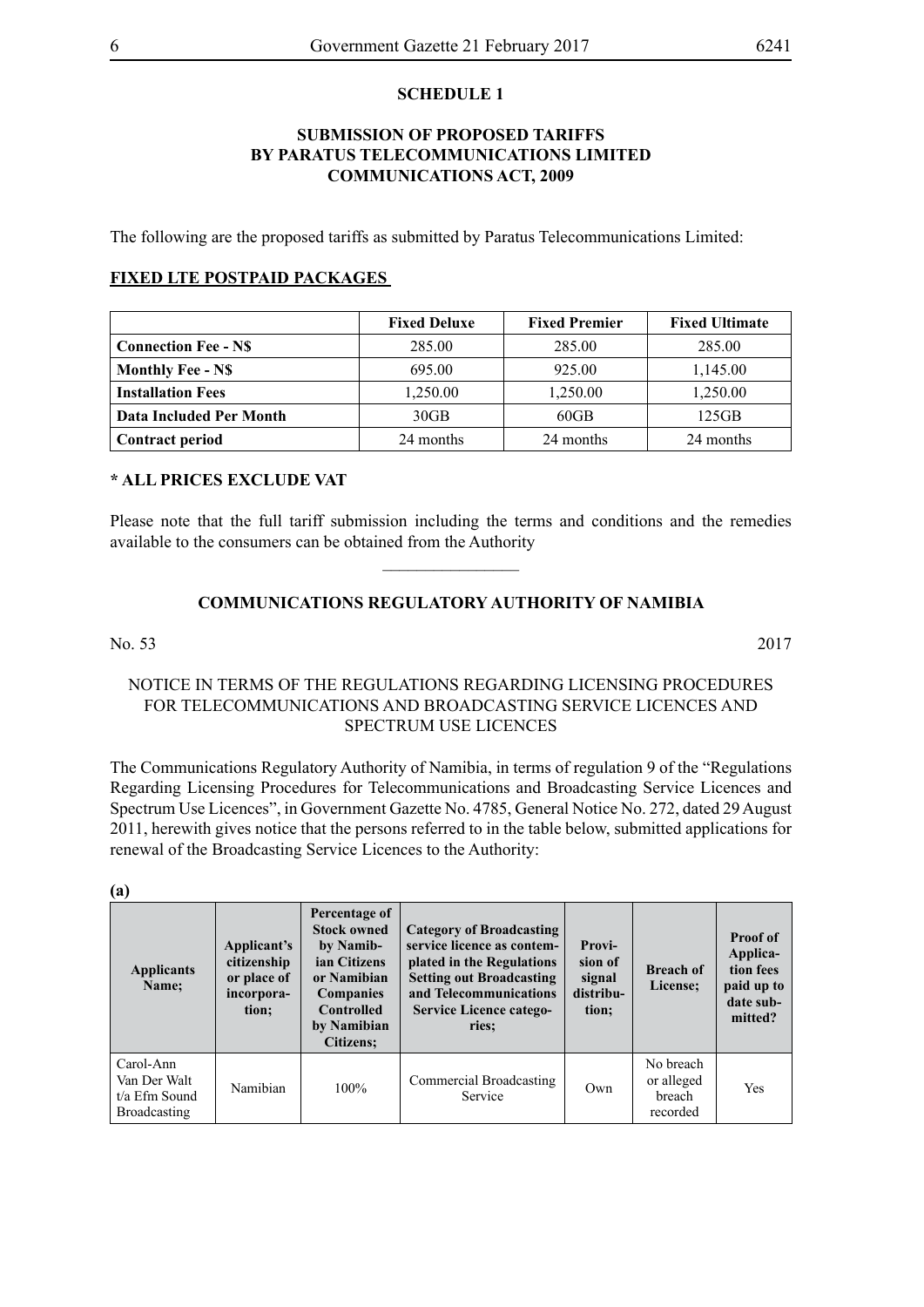**(b)**

| <b>Applicants</b><br>Name: | Percentage of<br><b>Stock owned</b><br><b>Category of Broadcasting</b><br>service licence as contem-<br>by Namib-<br>Applicant's<br>citizenship<br>ian Citizens<br>plated in the Regulations<br><b>Setting out Broadcasting</b><br>or place of<br>or Namibian<br>and Telecommunications<br><b>Companies</b><br>incorpora-<br><b>Controlled</b><br><b>Service Licence catego-</b><br>tion;<br>by Namibian<br>ries:<br><b>Citizens:</b> |      | <b>Provision</b><br>of signal<br>distribu-<br>tion; | <b>Breach of</b><br>License; | <b>Proof of</b><br>Applica-<br>tion fees<br>paid up to<br>date sub-<br>mitted? |     |
|----------------------------|---------------------------------------------------------------------------------------------------------------------------------------------------------------------------------------------------------------------------------------------------------------------------------------------------------------------------------------------------------------------------------------------------------------------------------------|------|-----------------------------------------------------|------------------------------|--------------------------------------------------------------------------------|-----|
| Hit Radio Na-<br>mibia CC  | Namibian                                                                                                                                                                                                                                                                                                                                                                                                                              | 100% | Commercial Broadcasting<br>Service                  | Own                          | No breach<br>or alleged<br>breach<br>recorded                                  | Yes |

The public may submit comments in writing to the Authority within a period of fourteen (14) days from the date of publication of this notice in the *Gazette.*

The applicant may submit written reply comments within fourteen (14) days from the due date of the written public comments.

All written submissions must contain the name and contact details of the person making the written submissions and the name and contact details of the person for whom the written submission is made, if different and be clear and concise.

All written submissions and reply comments must be made either physically or electronically –

- (1) By hand to the head offices of the Authority, namely Communication House, 56 Robert Mugabe Avenue, Windhoek;
- (2) By post to the head offices of the Authority, namely Private Bag 13309, Windhoek 9000;
- (3) By electronic mail to the following address: legal@cran.na;
- (4) By facsimile to the following facsimile number: +264 61 222790; or
- (5) By fax to e-mail to: 088642748.

#### **F. KISHI CHAIRPERSON OF THE BOARD OF DIRECTORS COMMUNICATIONS REGULATORY AUTHORITY OF NAMIBIA**

#### **COMMUNICATIONS REGULATORY AUTHORITY OF NAMIBIA**

 $\frac{1}{2}$ 

No. 54 2017

#### NOTICE IN TERMS OF THE REGULATIONS REGARDING LICENSING PROCEDURES FOR TELECOMMUNICATIONS AND BROADCASTING SERVICE LICENCES AND SPECTRUM USE LICENCES

The Communications Regulatory Authority of Namibia, in terms of regulations 11 of the Regulations Regarding Licensing Procedures for Telecommunications and Broadcasting Service Licences and Spectrum Use Licences, as published in Government Gazette No. 4785, General Notice No. 272, dated 29 August 2011 (as amended), herewith gives notice that the Applicant referred to in the table below has submitted the following application to the Authority: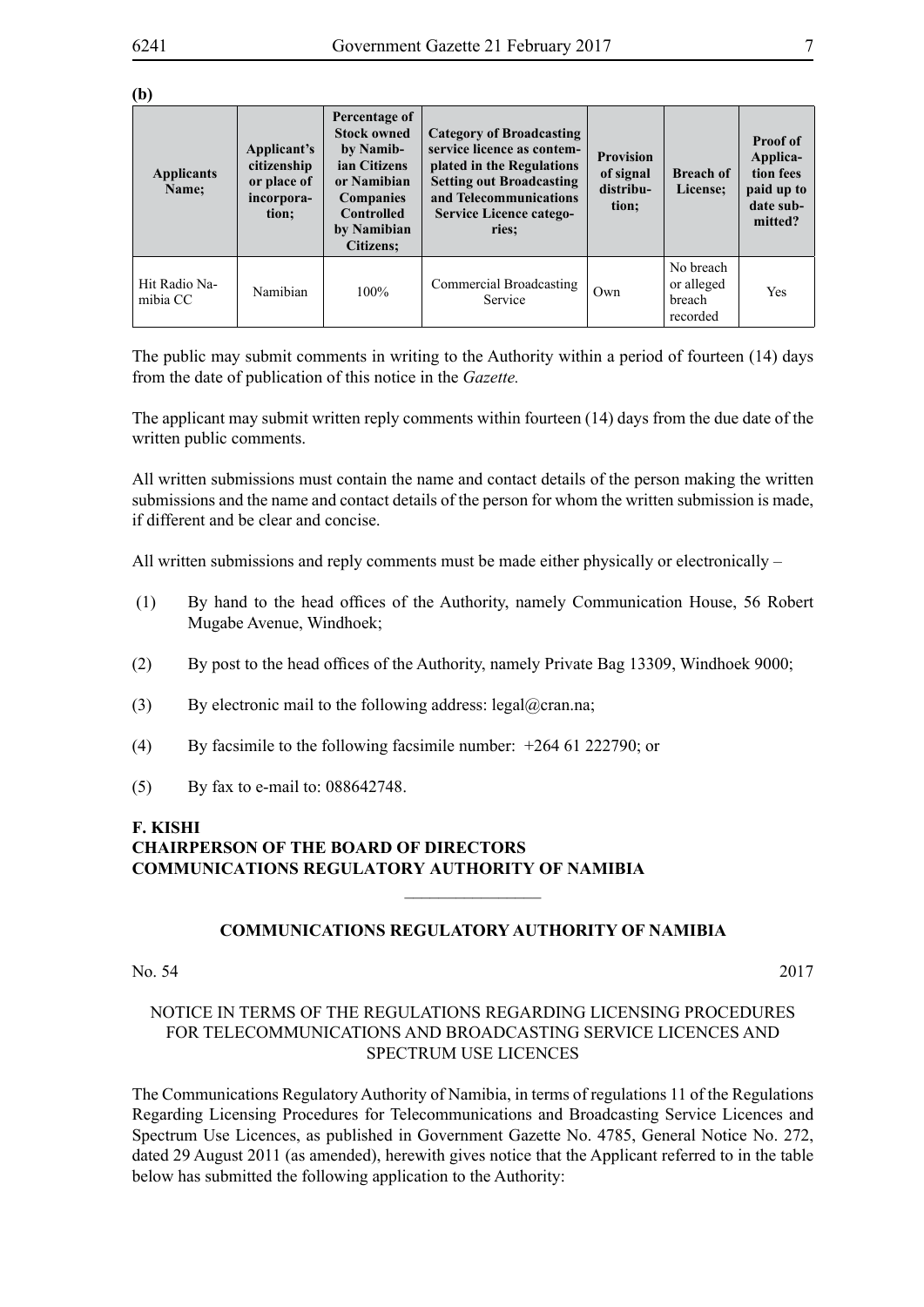| ֧֚֝<br>֧֚֚֚֚֚֝֝<br>֧֖֚֚֚֚֚֚֚֝֝֝֝ <u>֚</u>               |  |
|---------------------------------------------------------|--|
|                                                         |  |
| j                                                       |  |
|                                                         |  |
|                                                         |  |
|                                                         |  |
| I                                                       |  |
|                                                         |  |
|                                                         |  |
|                                                         |  |
|                                                         |  |
|                                                         |  |
| ֚֚֚֬<br>֖֖֖ׅׅ֖ׅ֖ׅ֖ׅ֧֚֚֚֚֚֚֚֚֚֚֚֚֚֚֚֚֚֚֚֚֚֚֚֚֚֚֚֚֚֚֚֚֡֝֝ |  |
|                                                         |  |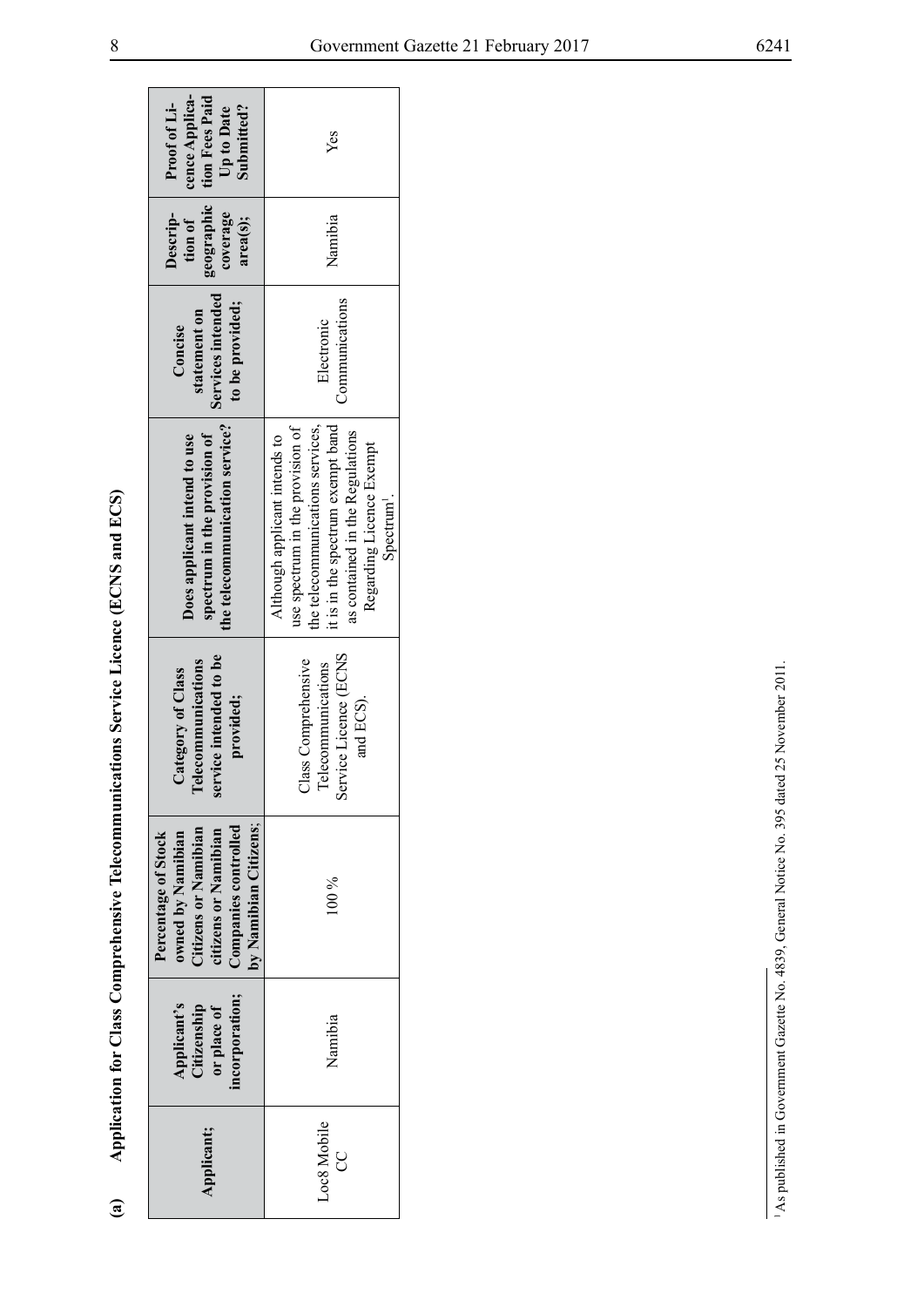The public may submit comments in writing to the Authority within a period of fourteen (14) days from the date of publication of this notice in the *Government Gazette.* 

The applicant may submit written reply comments within fourteen (14) days from date of notification of the written public comments.

All written submissions must contain the name and contact details of the person making the written submissions and the name and contact details of the person for whom the written submission is made, if different, and be clear and concise.

All written submissions must be made either physically or electronically -

(1) By hand to the head offices of the Authority, namely Communication House, 56 Robert Mugabe Avenue, Windhoek;

- (2) By post to the head offices of the Authority, namely Private Bag 13309, Windhoek 9000;
- (3) By electronic mail to the following address:  $\text{legal@cran}$ .na
- (4) By facsimile to the following facsimile number: +264 61 222790; or
- (5) By fax to e-mail to: 088642748.

### **F. KISHI CHAIRPERSON OF THE BOARD OF DIRECTORS COMMUNICATIONS REGULATORY AUTHORITY OF NAMIBIA**

#### **COMMUNICATIONS REGULATORY AUTHORITY OF NAMIBIA**

 $\overline{\phantom{a}}$  , where  $\overline{\phantom{a}}$ 

#### No. 55 2017

#### NOTICE IN TERMS OF THE REGULATIONS REGARDING LICENSING PROCEDURES FOR TELECOMMUNICATIONS AND BROADCASTING SERVICE LICENCES AND SPECTRUM USE LICENCES

The Communications Regulatory Authority of Namibia, in terms of regulation 5A & 11 of the "Regulations Regarding Licensing Procedures for Telecommunications and Broadcasting Service Licences and Spectrum Use Licences", published in Government Gazette No. 4785, General Notice No. 272, dated 29 August 2011 (as amended from time to time), herewith gives notice that the applicants referred to in the table below, submitted the following applications to the Authority:

#### **Application for Class Network Facilities Service Licence**

| Applicant;            | <b>Percentage of Stock</b><br>owned by Namibian<br><b>Applicant's Citi-</b><br><b>Citizens or Namibian</b><br>zenship or place<br>citizens or Namibian<br>of incorporation;<br><b>Companies controlled</b><br>by Namibian Citizens; |      | Category of<br><b>Licence Applied</b><br>for: | <b>Description</b><br>of geographic<br>coverage<br>area(s); | <b>Proof of</b><br>Licence Ap-<br>plication Fees<br>Paid Up to<br><b>Date Submit-</b><br>ted? |
|-----------------------|-------------------------------------------------------------------------------------------------------------------------------------------------------------------------------------------------------------------------------------|------|-----------------------------------------------|-------------------------------------------------------------|-----------------------------------------------------------------------------------------------|
| PowerCom<br>(Pty) Ltd | Namibia                                                                                                                                                                                                                             | 100% | Network Fa-<br>cilities Service<br>Licence    | Republic of<br>Namibia                                      | Yes                                                                                           |

The public may submit comments in writing to the Authority within a period of fourteen (14) days from the date of publication of this notice in the *Gazette.*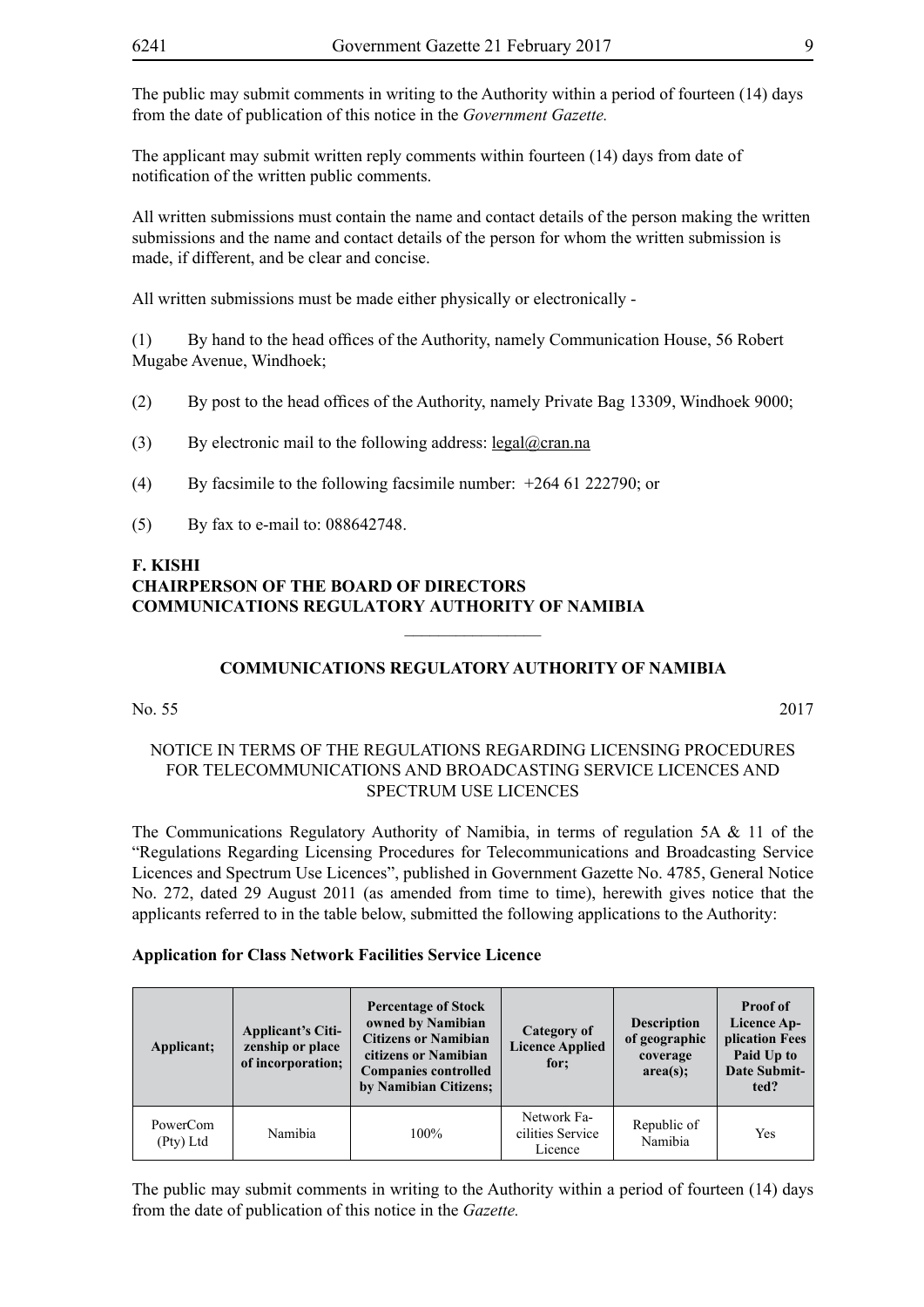The applicant may submit written reply comments within fourteen (14) days from date of notification of the written public comments.

All written submissions must contain the name and contact details of the person making the written submissions and the name and contact details of the person for whom the written submission is made, if different, and be clear and concise.

All written submissions must be made either physically or electronically -

- (1) By hand to the head offices of the Authority, namely Communication House, 56 Robert Mugabe Avenue, Windhoek;
- (2) By post to the head offices of the Authority, namely Private Bag 13309, Windhoek 9000;
- (3) By electronic mail to the following address:  $\text{legal@cran.na}$
- (4) By facsimile to the following facsimile number: +264 61 222790; or
- (5) By fax to e-mail to: 088642748.

# **F. KISHI CHAIRPERSON OF THE BOARD OF DIRECTORS COMMUNICATIONS REGULATORY AUTHORITY OF NAMIBIA**

# **COMMUNICATIONS REGULATORY AUTHORITY OF NAMIBIA**

 $\frac{1}{2}$ 

No. 56 2017

#### NOTICE IN TERMS OF THE REGULATIONS REGARDING LICENSING PROCEDURES FOR TELECOMMUNICATIONS AND BROADCASTING SERVICE LICENCES AND SPECTRUM USE LICENCES

The Communications Regulatory Authority of Namibia, in terms of regulations 11 of the Regulations Regarding Licensing Procedures for Telecommunications and Broadcasting Service Licences and Spectrum Use Licences, as published in Government Gazette No. 4785, General Notice No. 272, dated 29 August 2011 (as amended), herewith gives notice that the Applicant referred to in the table below has submitted the following application to the Authority: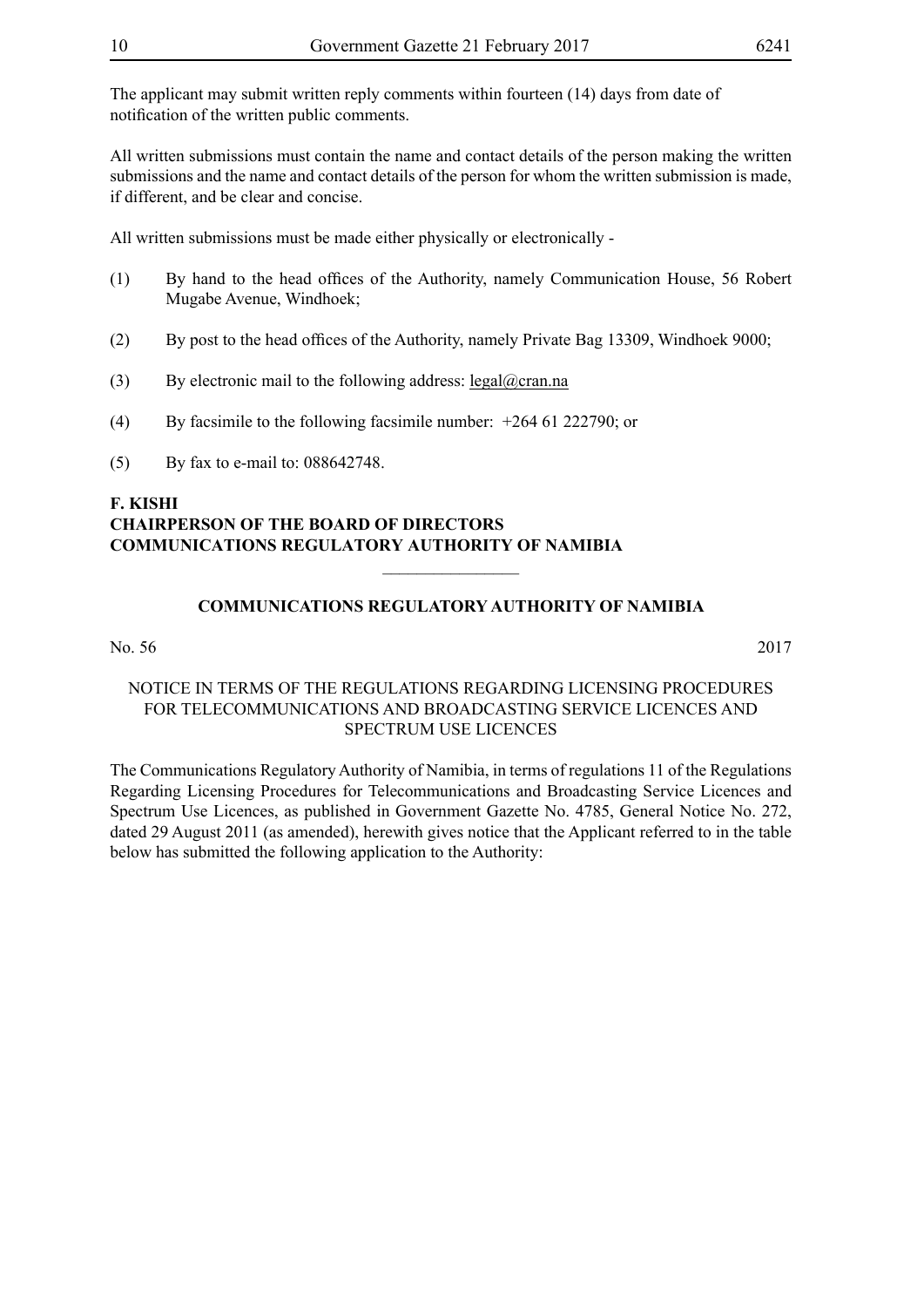| י |
|---|
| l |
|   |
|   |

|                                                                                       | <b>Proof of Licence</b><br><b>Application Fees</b><br>Paid Up to Date<br>Submitted?                                                            | Yes                                                                             |
|---------------------------------------------------------------------------------------|------------------------------------------------------------------------------------------------------------------------------------------------|---------------------------------------------------------------------------------|
|                                                                                       | Description of geo-<br>graphic coverage<br>area(s);                                                                                            | Namibia                                                                         |
|                                                                                       | ment on Services<br>intended to be<br>Concise state-<br>provided;                                                                              | Electronic Commu-<br>nications                                                  |
|                                                                                       | telecommunica-<br>spectrum in the<br>provision of the<br>Does applicant<br>intend to use<br>tion service?                                      | $\tilde{\mathsf{z}}$                                                            |
| Application for Class Comprehensive Telecommunications Service Licence (ECNS and ECS) | service intended to be<br><b>Telecommunications</b><br>Category of Class<br>provided;                                                          | Service Licence (ECNS<br>Class Comprehensive<br>Telecommunications<br>and ECS). |
|                                                                                       | Citizens or Namibian<br>citizens or Namibian<br>trolled by Namibian<br>Percentage of Stock<br>owned by Namibian<br>Companies con-<br>Citizens; | $00\%$                                                                          |
|                                                                                       | Citizenship or<br>place of incor-<br>Applicant's<br>poration;                                                                                  | Namibia                                                                         |
| $\mathbf{a}$                                                                          | Applicant;                                                                                                                                     | Technologies<br>Schoemans<br>(Pty) Ltd                                          |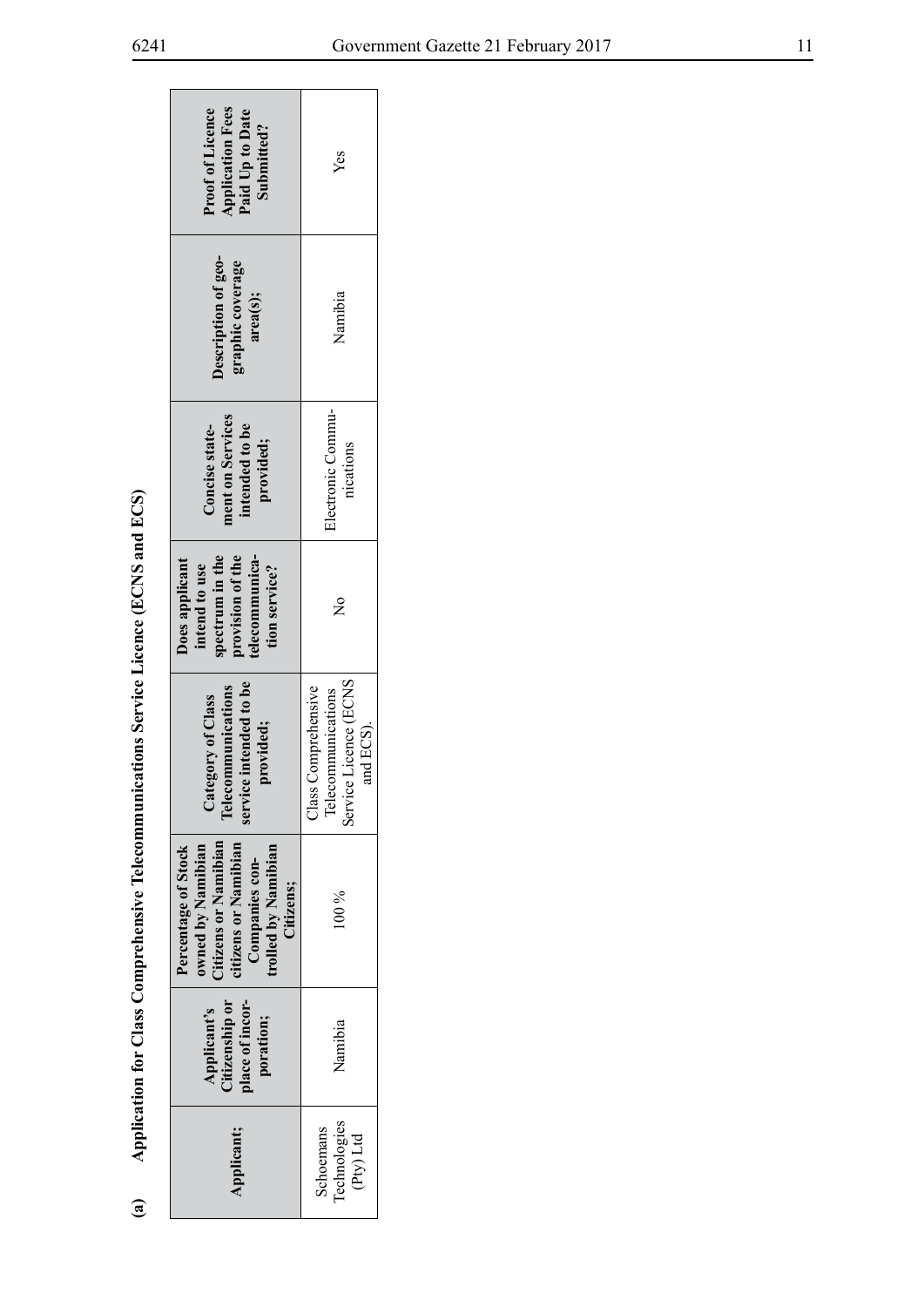The applicant may submit written reply comments within fourteen (14) days from date of notification of the written public comments.

All written submissions must contain the name and contact details of the person making the written submissions and the name and contact details of the person for whom the written submission is made, if different, and be clear and concise.

All written submissions must be made either physically or electronically -

- (1) By hand to the head offices of the Authority, namely Communication House, 56 Robert Mugabe Avenue, Windhoek;
- (2) By post to the head offices of the Authority, namely Private Bag 13309, Windhoek 9000;
- (3) By electronic mail to the following address:  $\text{legal@cran.na}$
- (4) By facsimile to the following facsimile number: +264 61 222790; or
- (5) By fax to e-mail to: 088642748.

# **F. KISHI CHAIRPERSON OF THE BOARD OF DIRECTORS COMMUNICATIONS REGULATORY AUTHORITY OF NAMIBIA**

# **COMMUNICATIONS REGULATORY AUTHORITY OF NAMIBIA**

 $\overline{\phantom{a}}$  , where  $\overline{\phantom{a}}$ 

#### No. 57 2017

#### NOTICE IN TERMS OF THE REGULATIONS REGARDING LICENSING PROCEDURES FOR TELECOMMUNICATIONS AND BROADCASTING SERVICE LICENCES AND SPECTRUM USE LICENCES

The Communications Regulatory Authority of Namibia, in terms of regulation 5A & 11 of the "Regulations Regarding Licensing Procedures for Telecommunications and Broadcasting Service Licences and Spectrum Use Licences", published in Government Gazette No. 4785, General Notice No. 272, dated 29 August 2011 (as amended from time to time), herewith gives notice that the applicants referred to in the table below, submitted the following applications to the Authority:

#### **Application for Class Network Facilities Service Licence**

| Applicant;                     | Applicant's<br><b>Citizenship</b><br>or place of<br>incorpora-<br>tion; | <b>Percentage of Stock</b><br>owned by Namibian<br><b>Citizens or Na-</b><br>mibian citizens or<br><b>Namibian Compa-</b><br>nies controlled by<br><b>Namibian Citizens;</b> | Category of<br><b>Licence Applied</b><br>for: | <b>Description</b><br>of geographic<br>coverage<br>area(s); | <b>Proof of Licence</b><br>Application<br><b>Fees Paid Up to</b><br><b>Date Submit-</b><br>ted? |
|--------------------------------|-------------------------------------------------------------------------|------------------------------------------------------------------------------------------------------------------------------------------------------------------------------|-----------------------------------------------|-------------------------------------------------------------|-------------------------------------------------------------------------------------------------|
| Virtua Porting XS<br>(Pty) Ltd | Namibia                                                                 | 51%                                                                                                                                                                          | Network Facilities<br>Service Licence         | Republic of<br>Namibia                                      | Yes                                                                                             |

The public may submit comments in writing to the Authority within a period of fourteen (14) days from the date of publication of this notice in the *Gazette.*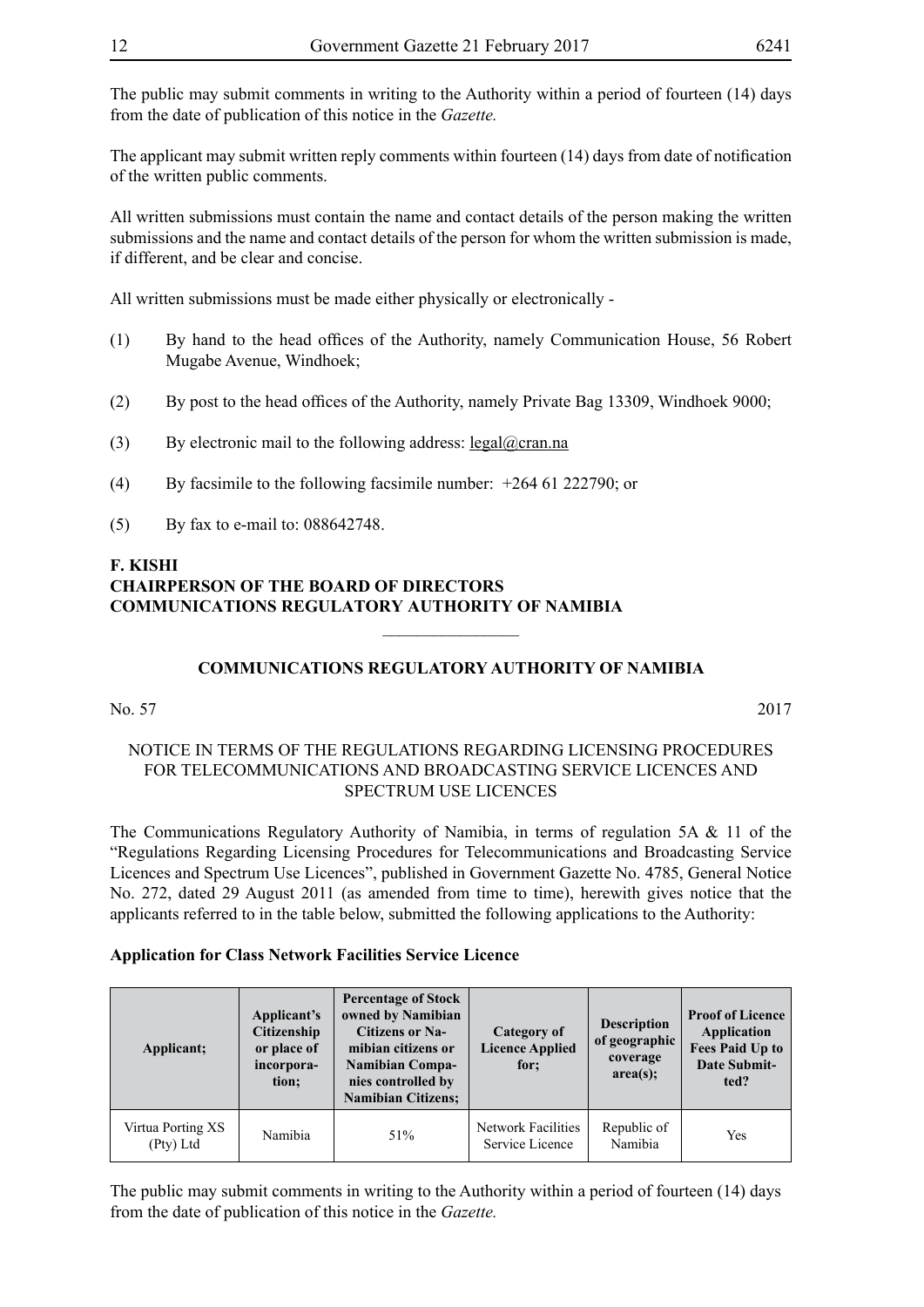All written submissions must contain the name and contact details of the person making the written submissions and the name and contact details of the person for whom the written submission is made, if different, and be clear and concise.

All written submissions must be made either physically or electronically -

- (1) By hand to the head offices of the Authority, namely Communication House, 56 Robert Mugabe Avenue, Windhoek;
- (2) By post to the head offices of the Authority, namely Private Bag 13309, Windhoek 9000;
- (3) By electronic mail to the following address:  $\text{legal@cran.na}$
- (4) By facsimile to the following facsimile number: +264 61 222790; or
- (5) By fax to e-mail to: 088642748.

# **F. KISHI CHAIRPERSON OF THE BOARD OF DIRECTORS COMMUNICATIONS REGULATORY AUTHORITY OF NAMIBIA**

#### **COMMUNICATIONS REGULATORY AUTHORITY OF NAMIBIA**

 $\frac{1}{2}$ 

No. 58 2017

NOTICE OF AMENDMENT IN TERMS OF REGULATION 8(2) OF THE REGULATIONS REGARDING LICENSING PROCEDURES FOR TELECOMMUNICATIONS AND BROADCASTING SERVICE LICENCES AND SPECTRUM USE LICENCES

The Communications Regulatory Authority of Namibia, in terms of regulation 8 of the "Regulations Regarding Licensing Procedures for Telecommunications and Broadcasting Service Licences and Spectrum Use Licence, in Government Gazette No. 4785, General Notice No. 272 dated 29 August 2011, 5442 Government Gazette 7 April 2014 5 herewith gives notice that The Namibian Broadcasting Corporation has applied for Amendment to its Spectrum Use Licence with the Authority as set out below: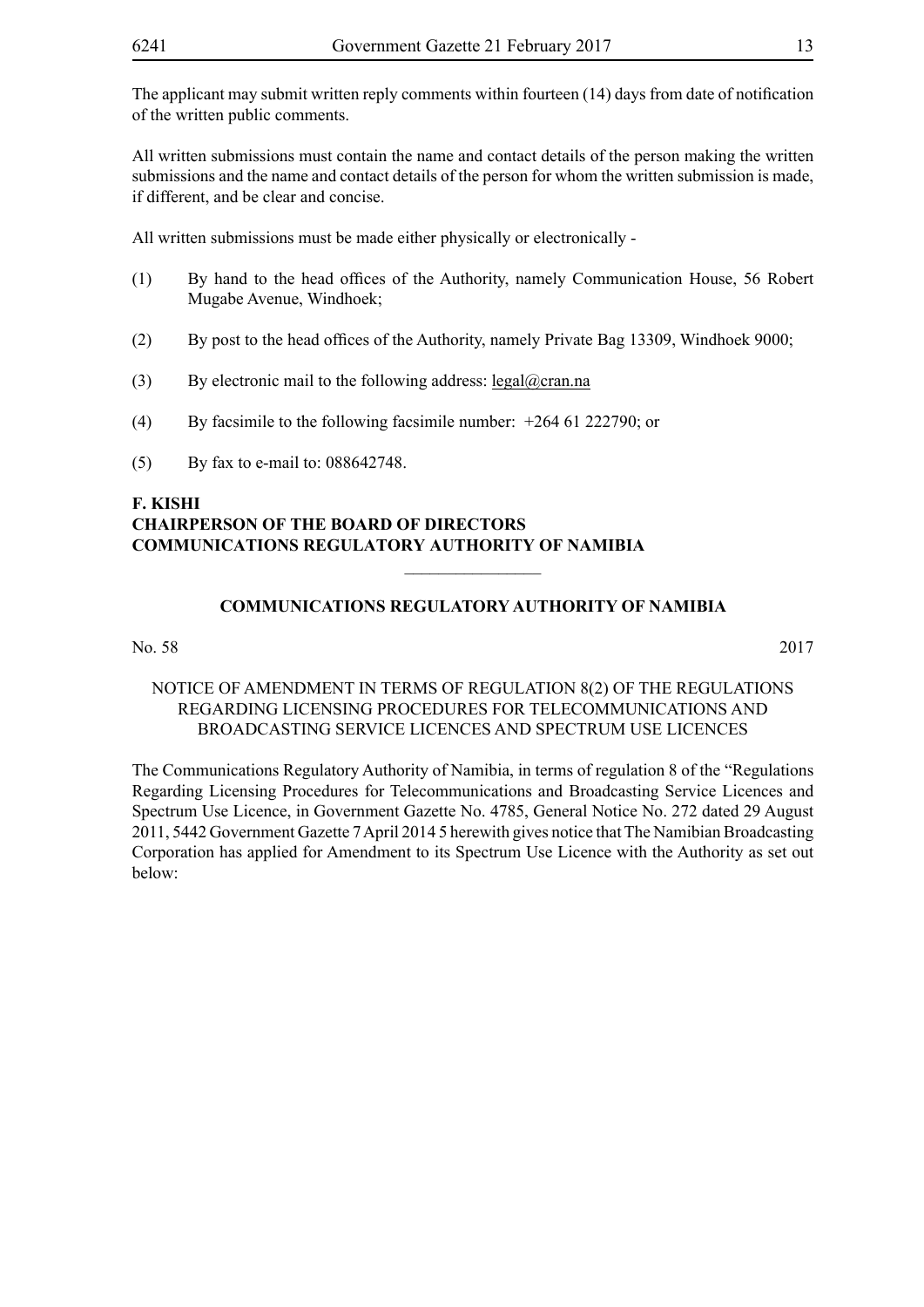| ing Signal<br>Distribu-<br>provid-<br>Party<br>tion                                                                                                   | <b>Own</b>                                                                                                                                                                                                                                                                                                                                                                                          |  |  |
|-------------------------------------------------------------------------------------------------------------------------------------------------------|-----------------------------------------------------------------------------------------------------------------------------------------------------------------------------------------------------------------------------------------------------------------------------------------------------------------------------------------------------------------------------------------------------|--|--|
| Geographic Cov-<br>erage Area                                                                                                                         | 20°31'24.9"S<br>$15^{\circ}13'38.4''E$<br>Khorixas                                                                                                                                                                                                                                                                                                                                                  |  |  |
| <b>Grounds for Amendment</b>                                                                                                                          | According to the DTT band plan as per Government<br>benefits of constructing a new site at Khorixas does<br>of the population distribution demonstrates that the<br>Khorixas with a 150m mast but analysis conducted<br>Gazette 5201 Notice no. 166 (29 May 2013) NBC<br>Initially NBC planned to construct a new site at<br>TV is planned to broadcast from Khorixas town.<br>not justify the cost |  |  |
| roposed Amendment                                                                                                                                     | own 20°22'19.43"S<br>sion from Khorixas<br>rkop 20°31'24.9"S<br>E to Renoste-<br>Location of the<br>DTT transmis-<br>15°13'38.4"E<br>$14^{\circ}57'33.58'$                                                                                                                                                                                                                                          |  |  |
| dicence to be<br>Amended                                                                                                                              | Spectrum Use Licence<br>lished in Government<br>Gazette 5037, Notice<br>as issued on 13 Sep-<br>tember 2012, pub-<br>306.                                                                                                                                                                                                                                                                           |  |  |
| Namibian Citizens<br>trolled by Namib-<br>zens or Namibian<br>or Namibian citi-<br>Stock owned by<br>Companies con-<br>Percentage of<br>ian Citizens; | Established in terms<br>casting Act (Act No.<br>of section 2 of the<br>Namibian Broad-<br>9 of 1991)                                                                                                                                                                                                                                                                                                |  |  |
| <i>icensee</i>                                                                                                                                        | Namibian Broad-<br>casting Corpora-<br>(NBC)<br>tion                                                                                                                                                                                                                                                                                                                                                |  |  |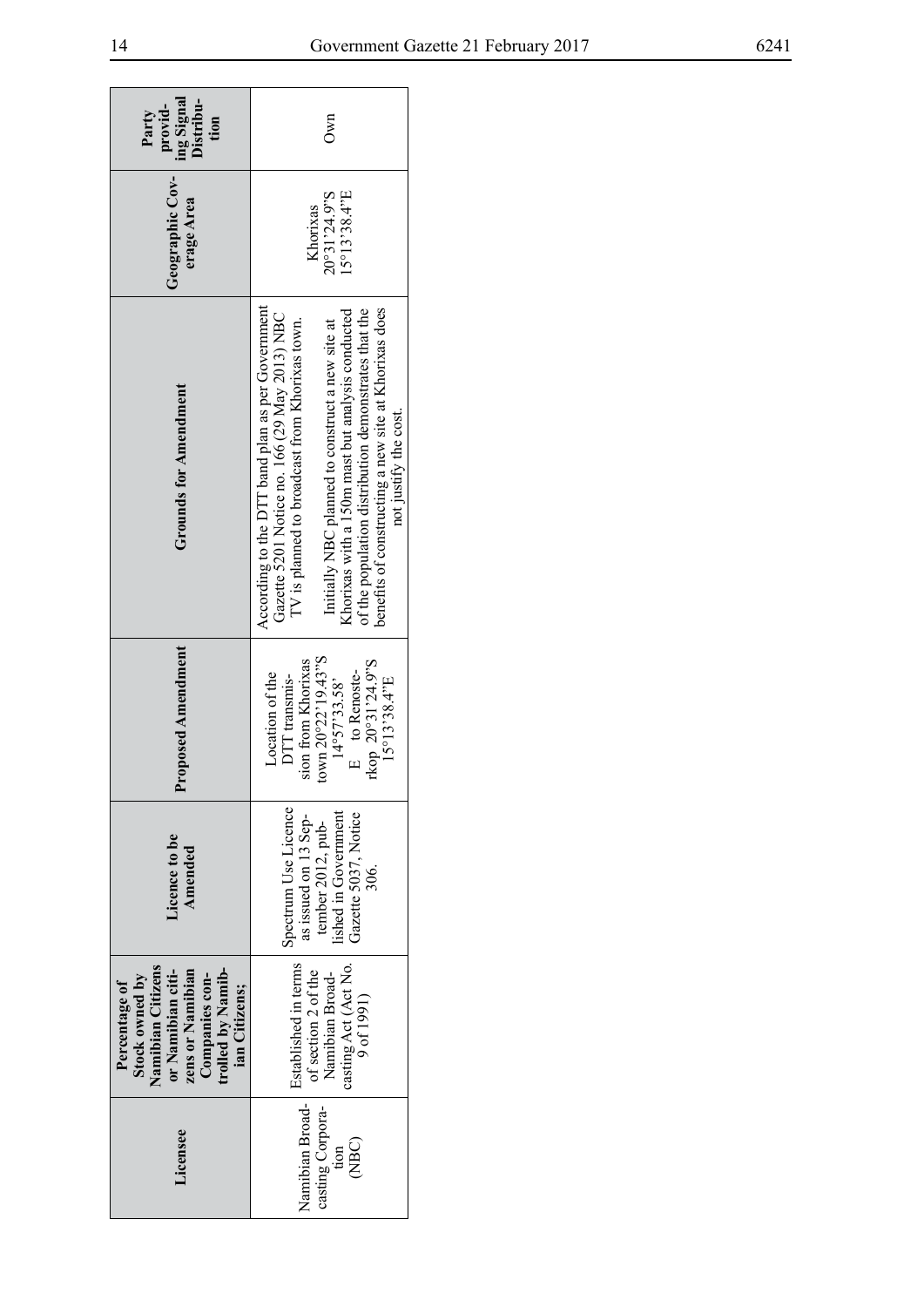The public may submit comments in writing to the Authority within a period of thirty (30) days from the date of publication of this notice in the Gazette.

If the Authority considers it necessary, it will provide the opportunity to the licensee to respond to the public comments. If the opportunity to respond is granted, it may not be less than fourteen (14) days from the submission of public comments.

All written submissions and reply comments must be made either physically or electronically –

- (1) by hand to the head offices of the Authority, namely Communication House, 56 Robert Mugabe Avenue, Windhoek;
- (2) by post to the head offices of the Authority, namely Private Bag 13309, Windhoek 9000;
- (3) by electronic mail to the following address:  $\text{legal@cran.na}$ ; and
- (4) by facsimile to the following facsimile number:  $+264$  61 222790.
- (5) by fax to e-mail to: 0886550852

#### **F. KISHI CHAIRPERSON OF THE BOARD OF DIRECTORS COMMUNICATIONS REGULATORY AUTHORITY OF NAMIBIA**

#### **COMMUNICATIONS REGULATORY AUTHORITY OF NAMIBIA**

 $\frac{1}{2}$ 

No. 59 2017

NOTICE IN TERMS OF THE REGULATIONS PRESCRIBING THE NATIONAL NUMBERING PLAN FOR USE IN THE PROVISION OF TELECOMMUNICATIONS SERVICES IN THE REPUBLIC OF NAMIBIA, NUMBERING LICENCE FEES AND PROCEDURES FOR NUMBER LICENCES: COMMUNICATIONS ACT, 2009

The Communications Regulatory Authority of Namibia in terms of Regulation 22(1) of the Regulations regarding the National Numbering Plan for Namibia for use in the provision of Telecommunications Services in the Republic of Namibia, Numbering Licence Fees and Procedures for Number Licences as published in Government Gazette No. 5983, General Notice No. 97 dated 1 April 2016, herewith gives notice that the persons referred to in the table below, submitted an application for Number Licence to the Authority: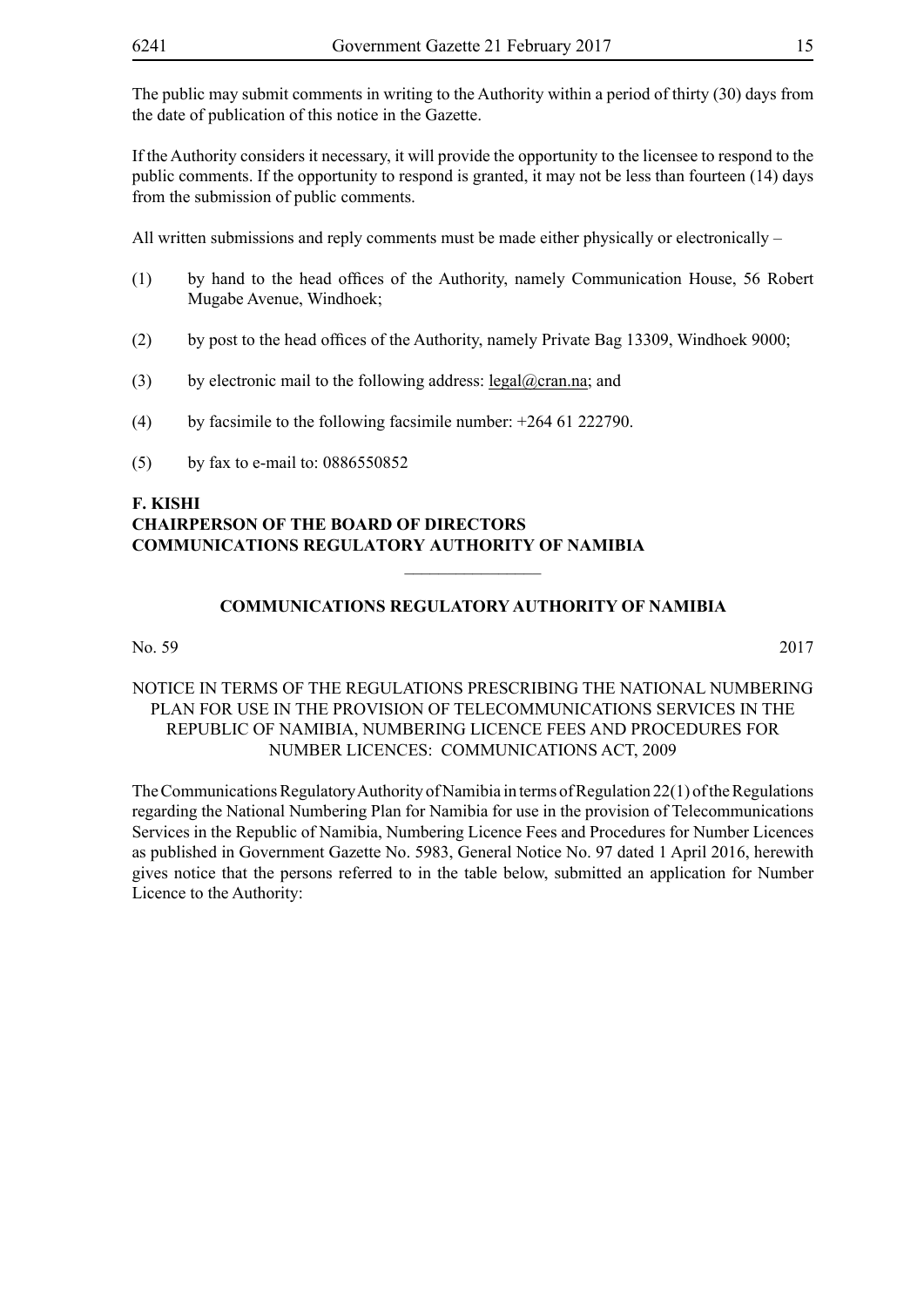| Service to be provided us-<br>ing number applied for                                                                                 | Telecommunications<br>Services           |                                                      |
|--------------------------------------------------------------------------------------------------------------------------------------|------------------------------------------|------------------------------------------------------|
| geographic<br>Descrip-<br>tion of<br>area(s)                                                                                         | National                                 | National                                             |
| Numbers to be con-<br>sidered for assign-<br>ment (Start - End)                                                                      | $-00000000080$<br>084009999              | $-00000000080$<br>08900009999                        |
| Number of Blocks<br>considered to be<br>awarded by the<br>Authority                                                                  | 100,000 numbers)<br>1 block              | 1 block (100,000<br>numbers)                         |
| Number Category                                                                                                                      | Communications (84)<br><b>Electronic</b> | Machine-to-Machine<br>(89)                           |
| nibian Compa-<br>by Namibian<br>Citizens or Na-<br>nies controlled<br>Percentage of<br>by Namibian<br><b>Stock owned</b><br>Citizens | $0\%$ <sup>1</sup>                       |                                                      |
| zenship or place<br>Applicants' Citi-<br>of incorporation                                                                            | South African                            |                                                      |
| <b>Applicant's Name</b>                                                                                                              | Networks Business<br>Mobile Telephone    | Solutions (Namibia)<br>(Pty) Ltd t/a MTN<br>Business |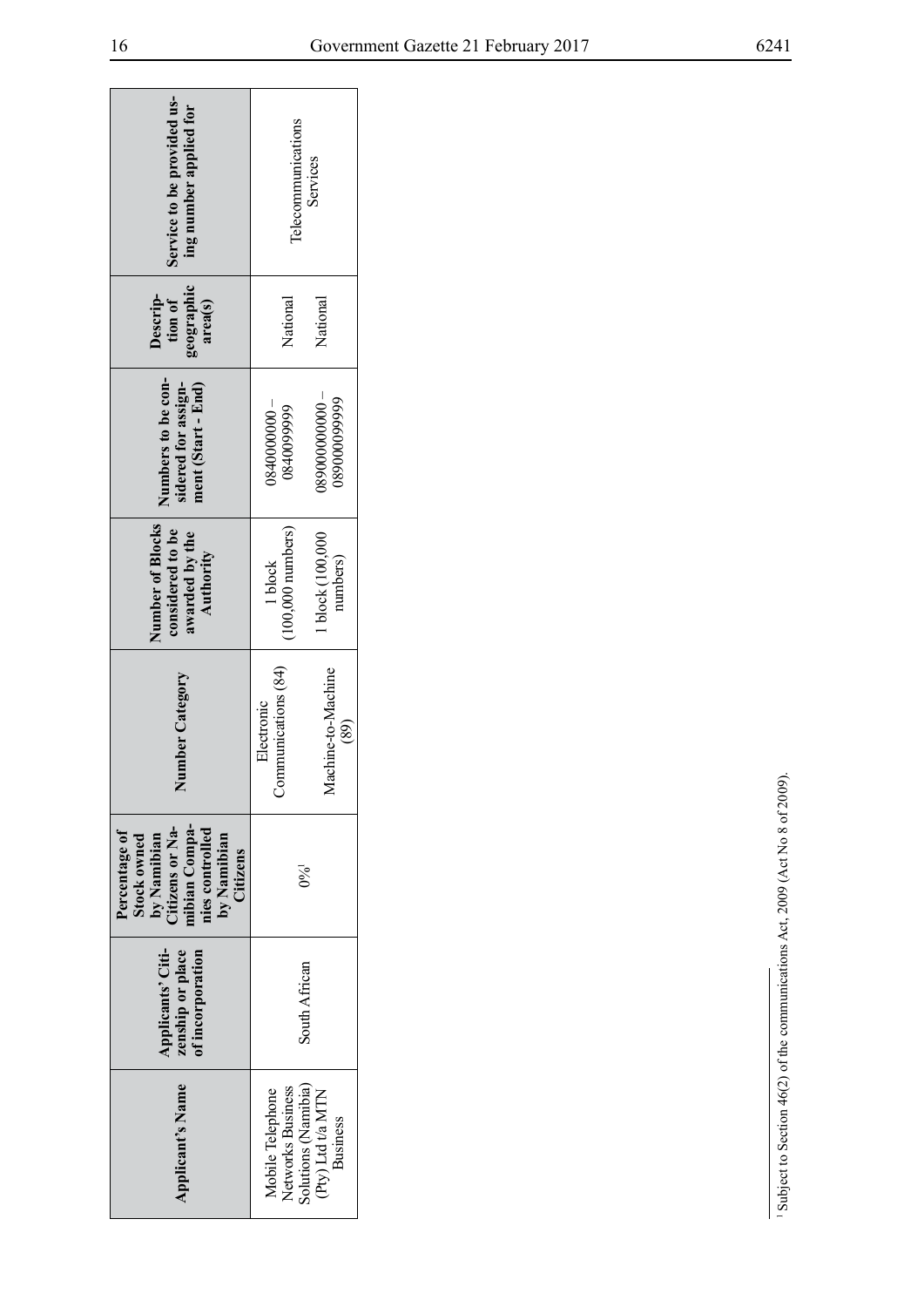The public may submit comments in writing to the Authority within a period of fourteen (14) days from the date of publication of this notice in the Government Gazette.

The applicant may submit written reply comments within fourteen (14) days from the due date of the written public comments.

All written submissions must contain the name and contact details of the person making the written submissions and the name and contact details of the person for whom the written submission is made, fi different and be clear and concise.

All written submissions and reply comments must be made either physically or electronically –

- (1) By hand to the head offices of the Authority, namely Communication House, 56 Robert Mugabe Avenue, Windhoek;
- (2) By post to the head offices of the Authority, namely Private Bag 13309, Windhoek 9000;
- (3) By electronic mail to the following address: legal@cran.na;
- (4) By facsimile to the following facsimile number: +264 61 222790; or
- (5) By fax to e-mail to: 088642748.

#### **F. KISHI CHAIRPERSON OF THE BOARD OF DIRECTORS COMMUNICATIONS REGULATORY AUTHORITY OF NAMIBIA**

#### **COMMUNICATIONS REGULATORY AUTHORITY OF NAMIBIA**

 $\overline{\phantom{a}}$  , where  $\overline{\phantom{a}}$ 

No. 60 2017

#### NOTICE IN TERMS OF THE REGULATIONS REGARDING LICENSING PROCEDURES FOR TELECOMMUNICATIONS AND BROADCASTING SERVICE LICENCES AND SPECTRUM USE LICENCES

The Communications Regulatory Authority of Namibia, in terms of Regulation 11 (19) of the "Regulations Regarding Licensing Procedures for Telecommunications and Broadcasting Service Licences and Spectrum Use Licences", in Government Gazette No. 4785, General Notice No. 272, dated 29 August 2011 (as amended), herewith gives notice that, pursuant to the provisions of section 35 of the Communications Act (No 8 of 2009) it has approved the transfer of control of the Telecommunications Service Licence and all Spectrum Use Licences of **Mobile Telecommunications Limited** as follows: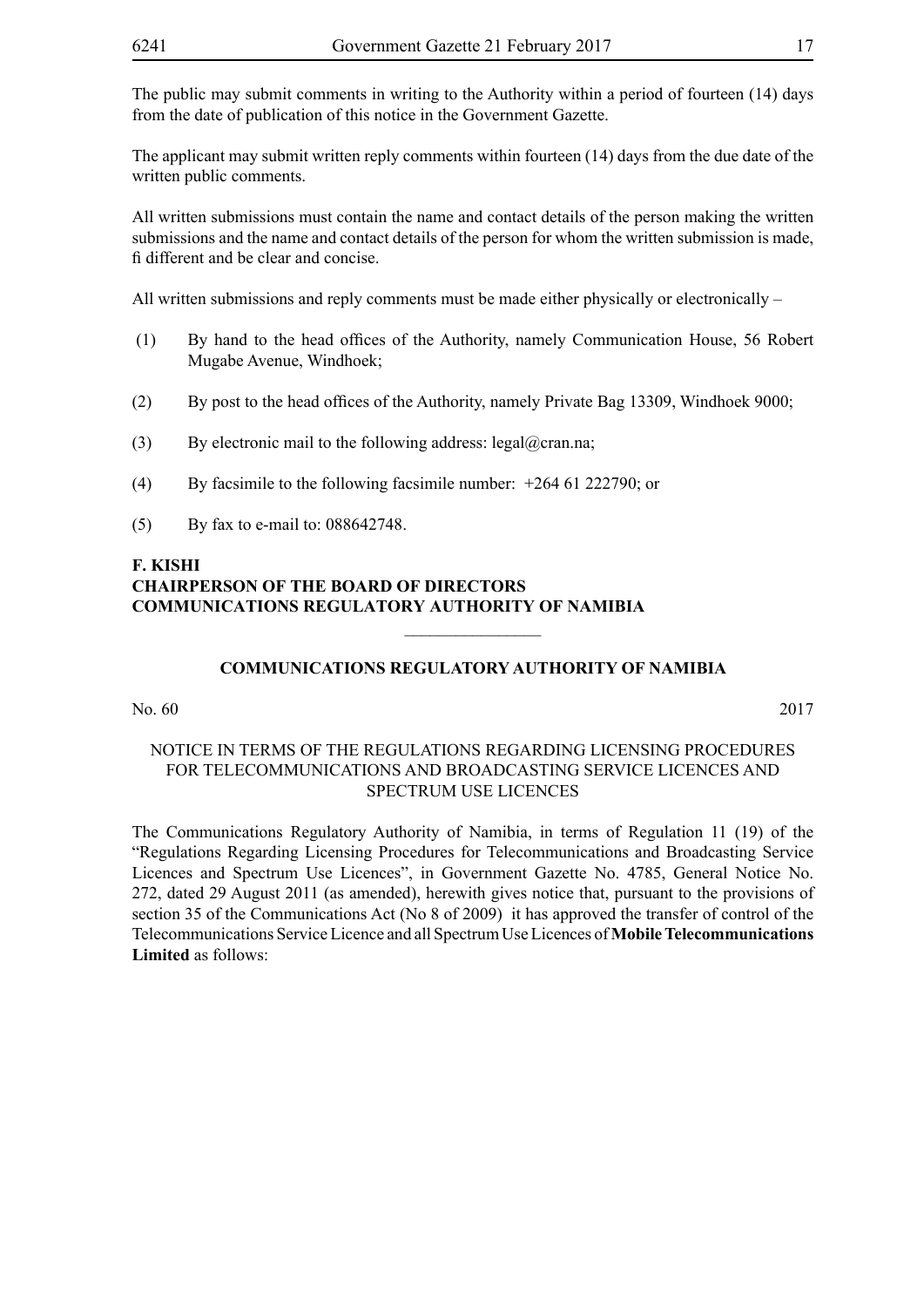| of Stock be- Reasons for the proposed<br>transfer; | The proposed transaction is<br>part of a negotiated settle-<br>ment between Samba, Afri-<br>catel KG and Africatel                                                                                                                                |
|----------------------------------------------------|---------------------------------------------------------------------------------------------------------------------------------------------------------------------------------------------------------------------------------------------------|
| Percentage<br>ing trans-<br>ferred;                | 34%                                                                                                                                                                                                                                               |
| Compliance with section 46                         | A fricatel Samba Luxco Authorisation granted by the<br>wholly owned Communication Technology<br>ubsidiary, Samba   as per the provisions of sec-<br>tion 46(2) of the Act, dated<br>27 January 2017.                                              |
| Transferee;                                        | DutchCo B.V                                                                                                                                                                                                                                       |
| Transferor;                                        | $_{\rm B}$ $_{\rm V}$                                                                                                                                                                                                                             |
| Type of license;                                   | munications Services License   $H_01$ dings   S.A.R.L or its   Minister of Information and<br>Class Comprehensive Telecom-<br>All Spectrum use licenses is-<br>sued to MTC in terms of section<br>101 of the Communications Act<br>(ECS and ECNS) |
|                                                    |                                                                                                                                                                                                                                                   |
| Licensee;                                          | Mobile Telecommunica-<br>tions Limited (MTC)                                                                                                                                                                                                      |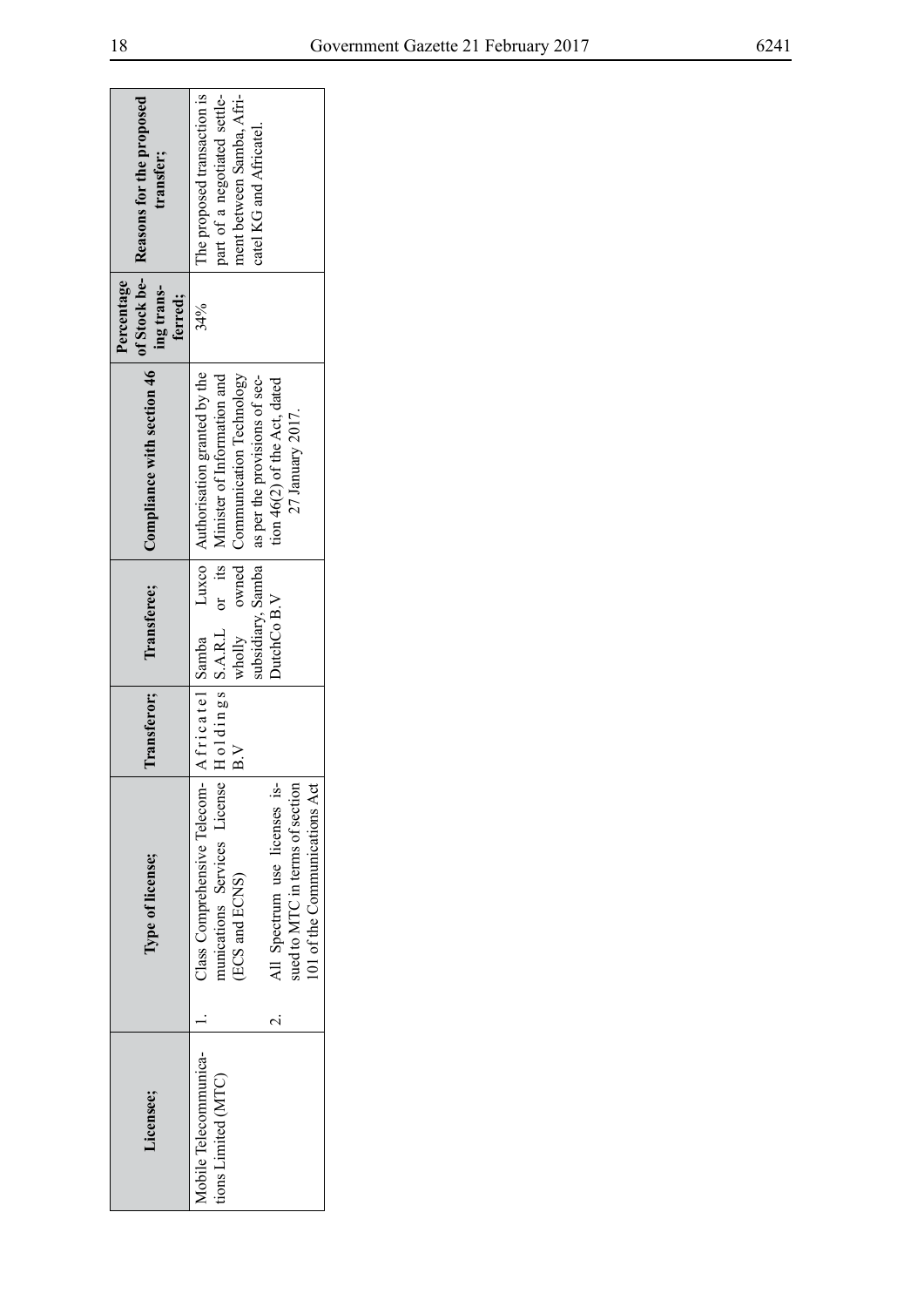# **PROCEDURAL COMPLIANCE**

In terms of section 35(2) of the Communications Act No. 8 of 2009 (hereinafter referred to as "the Act"), Mobile Telecommunications Limited (hereinafter referred to as "MTC"), filed a notification of transfer of shares from Africatel Holdings B.V. to Samba Luxco S.A.R.L or its wholly owned subsidiary, Samba DutchCo B.V on 27 June 2016.

The notice of transfer was published as General Notice No. 21 in the Government Gazette No. 6220 dated 23 January 2017 in terms of Regulation 7 and 11 of the "Regulations Regarding Licensing Procedures for Telecommunications and Broadcasting Licenses" published in Government Gazette No. 4785 of 29 August 2011.

Comments were invited from the public, in terms of the Notice published in the *Gazette*, within a period of five (5) days from the date of publication of the Notice in the *Gazette*, which period lapsed on 27 January 2017.

No public comments were received in respect of the transfer as published during the commenting period, and as such no reply comments were required from MTC.

#### **EVALUATION OF THE OBJECTS OF THE ACT**

In evaluating the objectives of the Act, special consideration should be given to Section 2(a), (e), (i) and (k) although the other sections would also be dealt with.

Section 2(a) states that the object of the Act is *to establish the general framework governing the opening of the telecommunications sector in Namibia to competition.* The Authority has issued since its establishment in 2011 a total number of 21 telecommunications service licenses that are either operational or are just being established. The two largest companies are Telecom Namibia Limited and MTC. NPTH is the 100% shareholder in Telecom Namibia and holds 66% of the shares in MTC. Although Africatel BV holds only 34% of the shares in MTC, the management and operational control is vested in Africatel BV according to the shareholders agreement. This, therefore, created competition within the telecommunications market and specifically the mobile telecommunications market.

The Amended and Restated Shareholders Agreement states that the operational and management control would be vested in Samba since they will be appointing the Managing Director (who would also be an executive board member) and one general manager in a key position. By transferring this control to Samba the object of the Act in terms of section 2(a) would be met.

#### **Section 2(e) states that the object of the Act is** *to encourage local participation in the communications sector in Namibia.*

Of the 21 licenses that are currently awarded 13 are 100% Namibian owned, 5 are owned by majority shareholding of Namibians and 3 have majority foreign shareholding. The telecommunications sector has thus a majority of local participation.

MTC is already 66% Namibian owned and 34% foreign owned. By transferring the 34% foreign owned shares from Africatel to Samba would keep the status *quo* and would not reduce Namibian ownership or participation in the market. The object of Section  $2(e)$  would thus be met.

#### **Section 2(i) of the Act states that the object of the Act is to** *encourage private investment in the telecommunications sector.*

By transferring the control from Africatel to Samba this objective of the Act would be met since Samba is a private investor.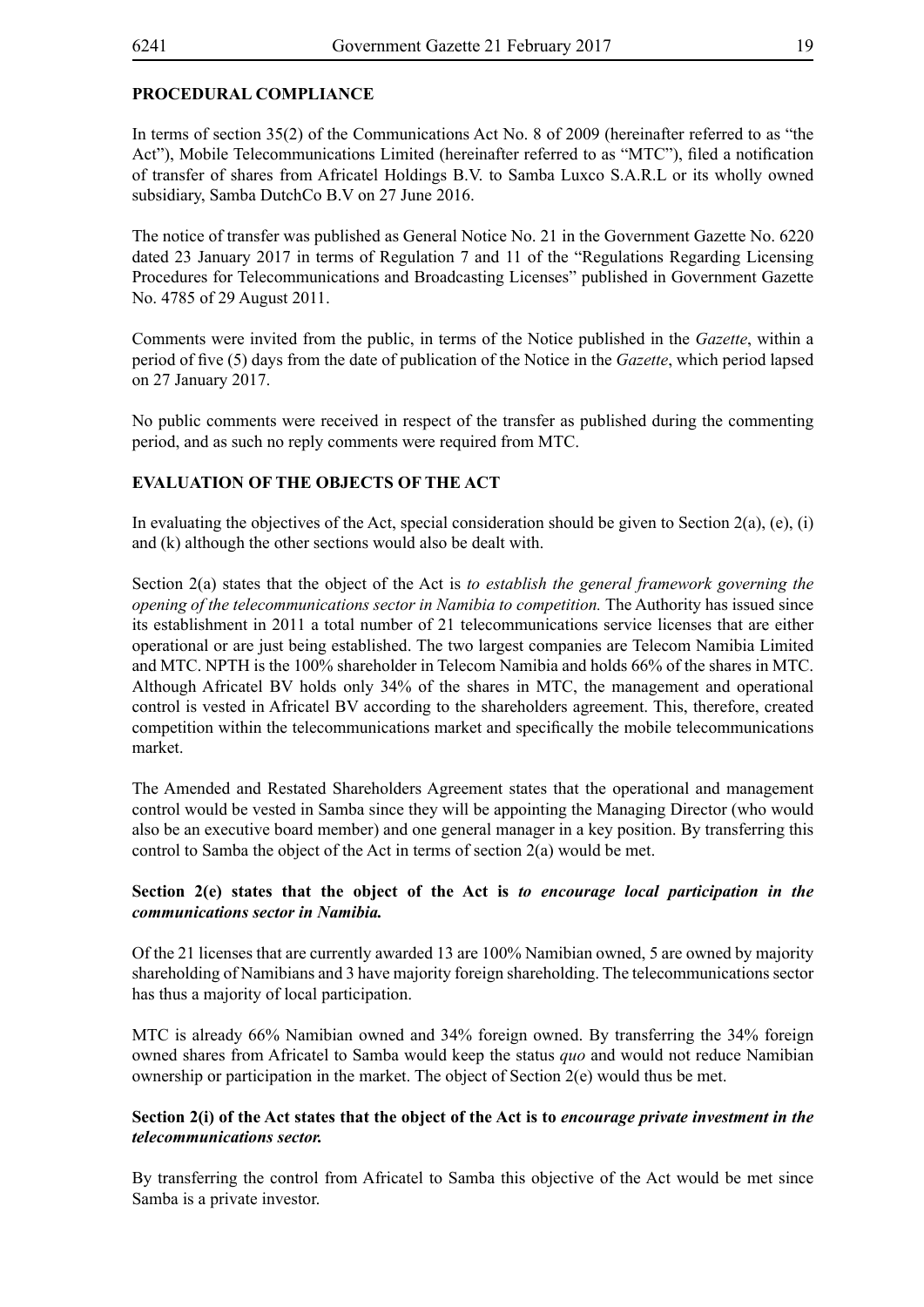#### **Section 2(k) of the Act states the object of the Act is to** *ensure fair competition and consumer protection in the telecommunication sector.*

Although there are a number of telecommunications licensees in the market as mentioned earlier only two of these licensees provide mobile telecommunications services, namely Telecom Namibia through TN Mobile and MTC. NPTH has 100% shareholding in Telecom Namibia and 66% shareholding in MTC. Both these companies effectively belong to NPTH, which in turn belongs to the State.



*Figure 3: NPTH shareholding*

However, the management control currently is vested within Africatel (and will subsequently move to Samba) and this creates the necessary competition between the two mobile telecommunications operators. This control would be transferred to Samba. One would assume that more competition would also lead to improved customer service.

# **AUTHORIZATION BY MINISTER IN TERMS OF SECTION 46(2)**

The Authority perused the Shareholders Agreement, which grants Africatel control in MTC, *albeit* the fact that it holds minority shares. The Authority thus considered the proposed transaction as a change in the control of MTC and advised MTC to complete the transfer of control of license application once the substantive transferee has been set.

Section 46(1) of the Communications Act states as follows

- (1) Subject to subsection (2) and (4), no licensee may be controlled by any person that is not a Namibian citizen or a Namibian company and no more than 49% of the stock in any licensee may be owned by persons that are not Namibian citizens or Namibian companies that are controlled by Namibian citizens.
- (2) The Minister may beforehand authorise the acquisition of control or ownership of stock that is prohibited by subsection (1).

On 27 January 2017 the letter from the Minister of Information Communication and Technology granting permission for the transfer of the control as contemplated above was submitted to the Authority.

# **COMPETITION CONSIDERATIONS**

Section 34 deals with the jurisdiction of the Authority. It states that the *Authority must in its functions under the Act, promote, develop and enforce fair competition and equality of treatment among all providers of telecommunications and broadcasting services and users of such services.*